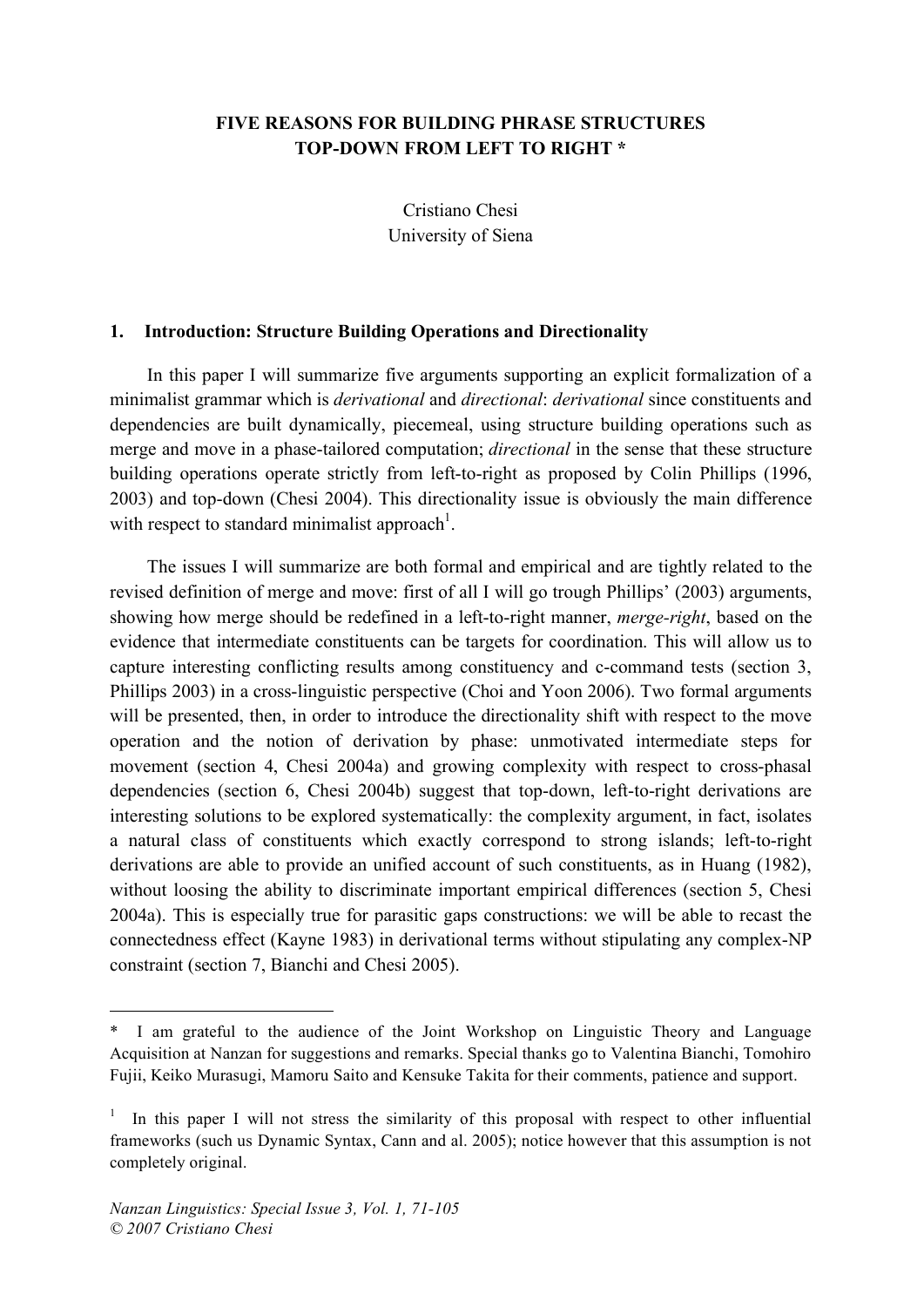## **2. Rationale Behind the Arguments**

As stressed by Ross (1967), a language can be thought of as a set of constraints on how we can make infinite use of finite means given a, powerful enough, recursive procedure. The main problem didn't change that much in the last 40 years: move  $\alpha$  and the projection principle before (Chomsky 1965), then merge, move and agree now (Chomsky 2005a), are very general and (too) powerful devices that allow us to figure out very important universal principles, but which require a big effort so as to be able to define precisely the upper bound of our language set: it is a matter of fact that these operations are defined in such a general way to be practically insufficient to constrain many relevant empirical phenomena.

Within the spirit of the minimalist enterprise, I will try to show that a more restrictive definition of merge, move and the notion of phase (deeply inspired by Kayne's theory of antisimmetry), can be successfully rephrased in top-down, left-to-right terms, attaining superior results in terms of simplicity and empirical adequacy, at least with respect to a relevant subset of key phenomena, without loosing computational tractability. This solution departs from the simplest assumptions proposed within the standard minimalist approach (Chomsky 1995-2005b) that, in fact, lead to solutions which are only seemingly simpler and more essential than the ones proposed within the government and binding framework: theoretical complexity is mainly projected onto (often underspecified) lexical features, recasting potential universal properties to language specific properties (much as in transformational rule-based approach, Chomsky 1965); this way UG specification would become very complex and problematic in terms of explanatory adequacy.

# **3. Argument 1: Intermediate Constituency**

A standard assumption within the minimalist mainstream is that the *merge* operation is the first source of recursion in natural language:

(1) merge  $(Y, \text{merge } (X, \dots \text{merge } (C, \text{merge } (A, B))...))$ 

A, B, C, X and Y are either lexical elements or results of other merge operations; in this second case, merge can be reasonably thought of as a recursive operation:

# (1') merge(*John* , merge(*said*, ... merge(*Mary*, merge(*bought*, merge(*the*, *book*)))...))

The bottom-to-top directionality of the derivation guarantees that at any application of this structure building operation a (piece of a) constituent is built, either satisfying some selectional requirement or complying with adjunction. In any case, last merged elements will always (derivationally, in the sense of Epstein and al. 1998) C-command previously merged ones, according to the no-tampering condition (Chomsky 2005a). Since constituents and Ccommand relations are both built by merge (internal and/or external), results for tests involving constituency and C-command relations should not conflict as shown below (Phillips 2003):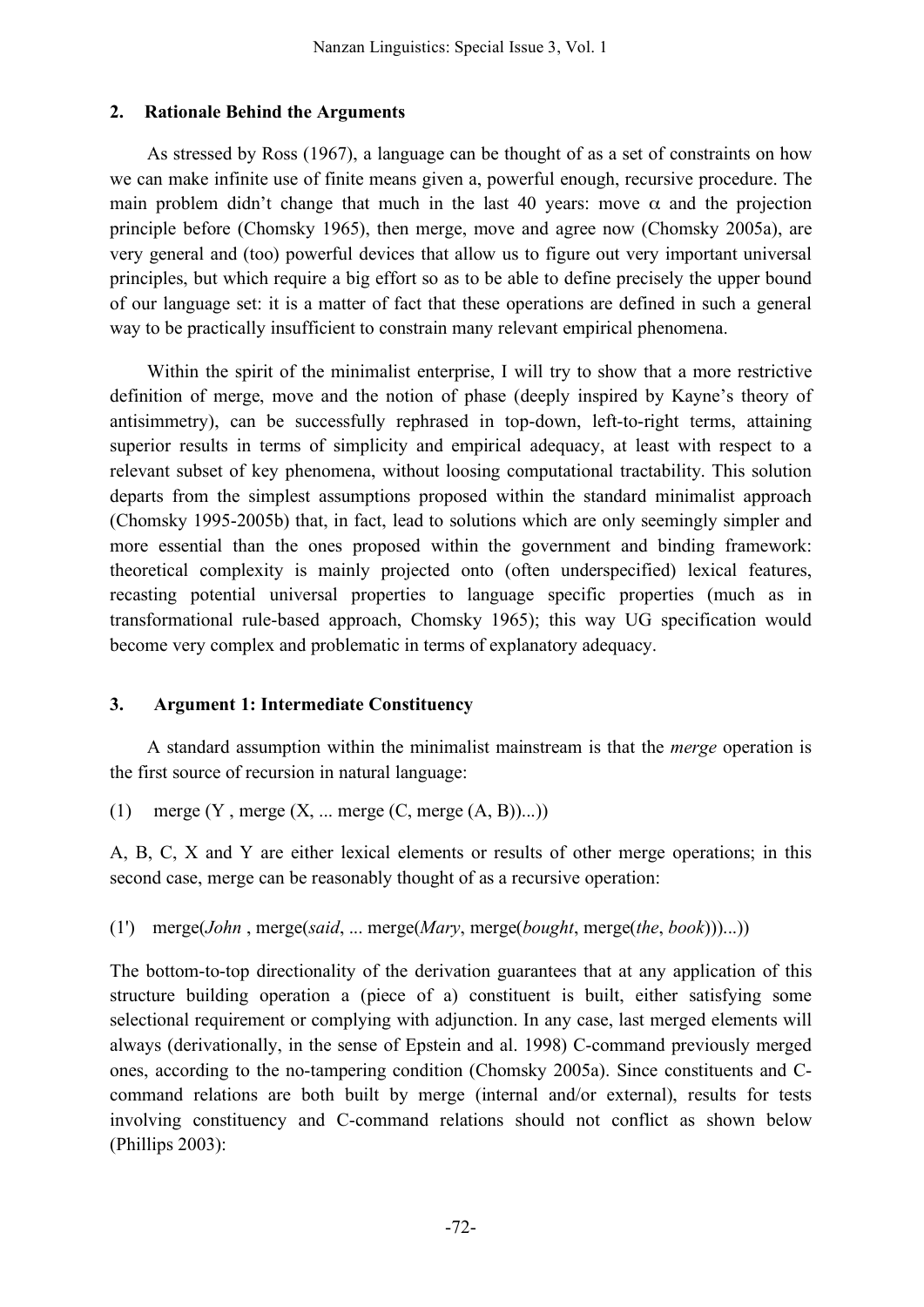(2) a. Gromit [likes cheese] and [hates cats]. (*coordination*) b. Gromit [likes cheese] and Wallace does too. (*deletion/ellipsis*) c. [Like cheese] though Gromit does, he can't stand Brie. (*movement*) d. Wallace and Gromit like each other. (*reciprocal binding*) e. \*Each other like Wallace and Gromit. (*illicit reciprocal binding*)

This prediction seems to be correct for a relevant subset of constituents but not for all:

- (3) a. Wallace gave [Gromit a biscuit] and [Shawn some cheese] for breakfast.
	- b. [Wallace designed] and [Gromit built] an enormous tin moon-rocket.
	- c. Wallace gave Gromit [a biscuit in the morning] and [some cheese just before bedtime]
	- d. \* [Gromit a biscuit] Wallace gave for breakfast.
	- e. Alice [knew that Fred wanted to talk] and [hoped that he wanted to argue] with the president.
	- f. \*Alice [knew that Fred wanted to talk] with the queen and Ethel did \_ with the president.

Coordination (3.c) Vs. topicalization (3.d), for instance, would suggest that the cluster composed by the direct and the indirect object, in a double-object construction, gives rise to conflicting predictions about constituency. Coordination (3.e) conflicts also with ellipsis (3.f) if we look at the cluster [verb + embedded clause subpart].

In the end, also the branching directionality of the structure is questioned looking at Ccommanding vs. fronting examples:

- (4) a. John wanted to give books to them in the garden, and [give the books to them<sub>i</sub> in the garden] he did on each other<sub>i</sub>'s birthdays.
	- b. John wanted to give books to them, and [give the books to them<sub>i</sub>] he did in the garden on each otheri's birthdays.

In (4), while anaphor binding would predict the standard right-branching structure (5.b), VPfronting conspires for a left-branching structure as in (5.a), where a VP-subconstituent can be moved, leaving lower PPs stranded (Phillips 2003):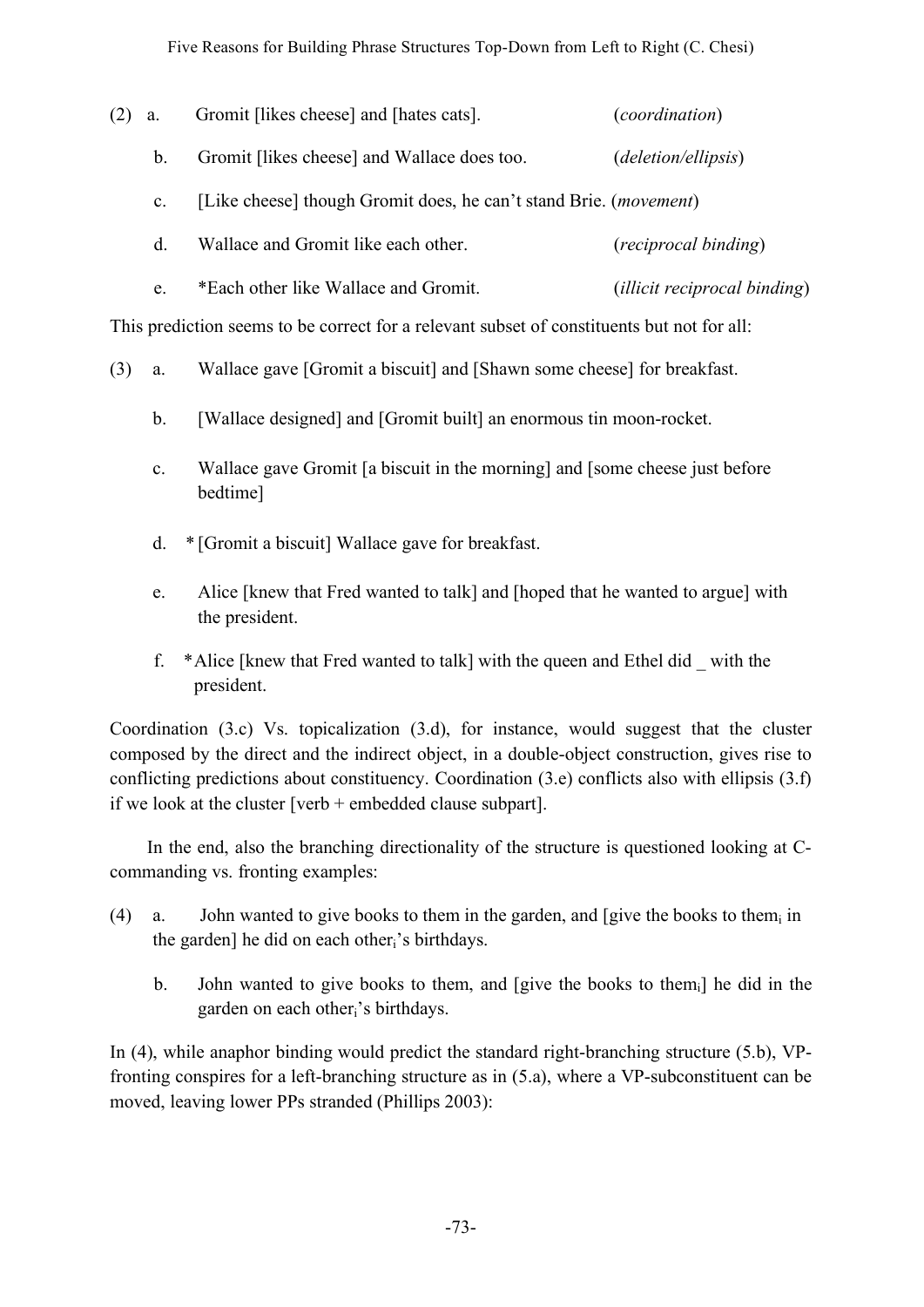

#### **3.1 Standard Solutions: Test-targets and Cascades/layers**

In order to account for the contrasts presented above, various solutions have been provided in literature. Two main classes of proposals can be isolated: a selective target solution and a solution based on flexible constituency.

As for the first class, the crucial idea is that C-command (e.g. binding) and constituency (e.g. movement, ellipsis, coordination) tests all target specific and idiosyncratic structural properties: in a transformational based approach (e.g. Ross 1967) coordination is a special rule involving a certain kind of constituents<sup>2</sup> while movement apply to another cluster of constituents.

On the other hand, with respect to the second class of solutions, the central idea is that a sentence might have multiple parallel structural representation. A representative proposal can be considered the one involving layered Vs. cascade structures, suggested by Pesetsky (1995): the *layered structure* (5.a) is the locus where phrase extractions are computed, while the *cascade structure* (5.b) is the locus of *binding*, *negative polarity items* interpretation and so on.

We can conclude, with Phillips (2003:41) that "although the syntactic literature contains many excellent characterizations of the range of constituents picked out by individual structural diagnostics, there is no general theory of why particular tests yield the results that they do. As a result, discrepancies between the results of constituency tests have typically not been very informative".

### **3.2 Inadequacies: A Cross-linguistic Perspective on Argument Cluster Coordination**

A general lack of understanding and the stipulative flavour of the solutions just presented seem to emerge as soon as we look at the data from a cross-linguistic perspective. As noticed by Koisumi (2000) and Choi & Yoon (2006), Japanese (and Korean) Vs. English, allow for specific argument cluster coordination:

 <sup>2</sup> Or better, specially constrained variables (rather than constituents) representing (sub-)constituents (e.g. the clausal-coordination rule would involve a variable corresponding to the cluster [subject-verb] as in (3.b)).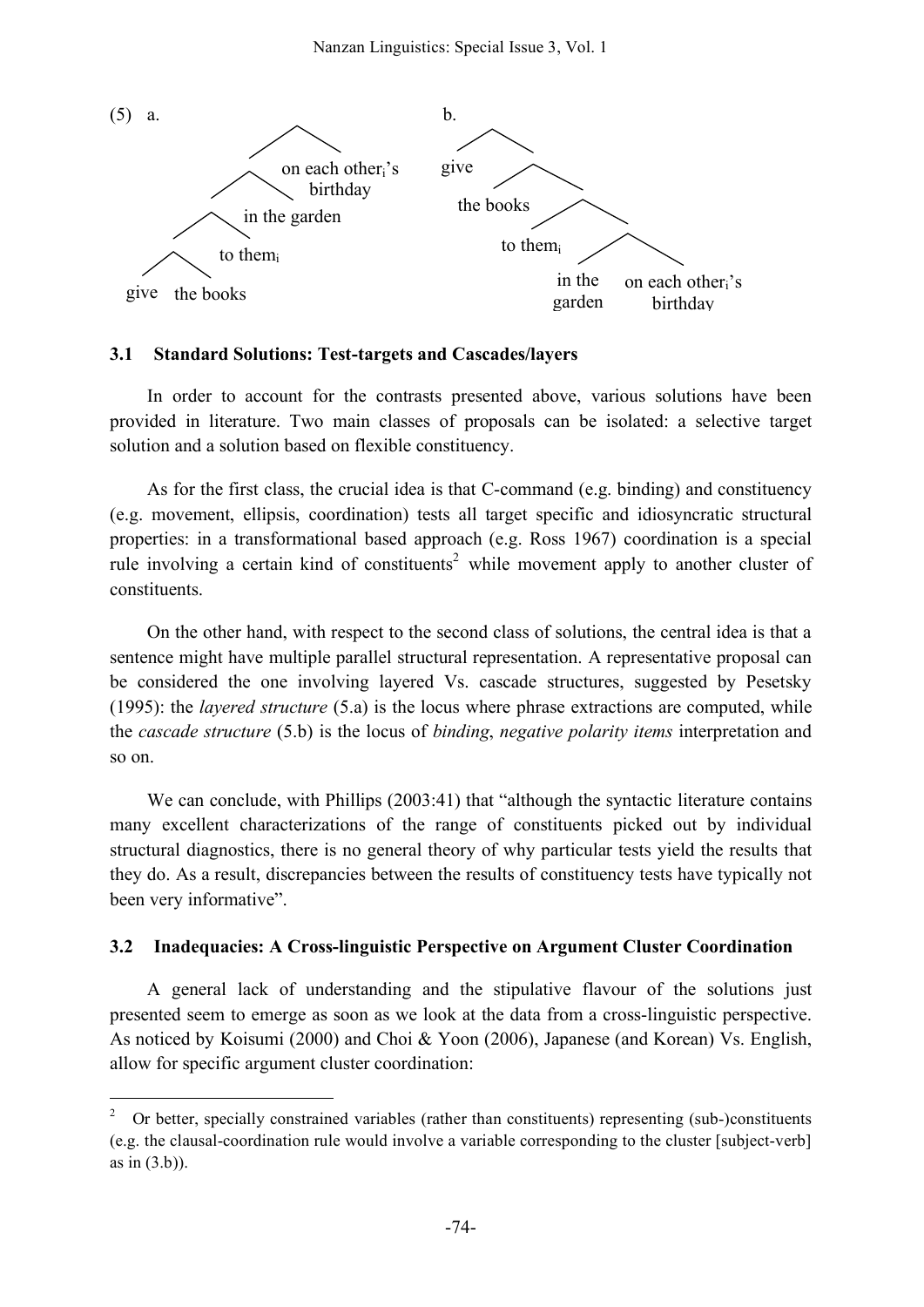(6) a.[[Mary-ga ringo-o 2-tu] to [Nancy-ga banana-o3-bon]] tabeta (koto). [[M.-NOM apple-ACC 2-CL] and [N.-NOM banana-ACC 3-CL]] ate

Lit. '[Mary two apples] and [Nancy three bananas] ate.' (Mary ate two apples, and Nancy three bananas.)

b. [[Mary-ga John-ni ringo-o 2-tu] to [Nancy-ga Bob-ni banana-o 3-bon]] ageta (koto). [[M.-NOM J.-DAT apple-ACC 2-CL] and [N.-NOM B.-DAT ban.-ACC 3-CL]] gave

Lit. '[Mary two apples to John] and [Nancy three bananas to Bob] gave.' (Mary gave two apples to John, and Nancy gave three bananas to Bob.)

Moreover, constituency tests in Japanese (and Korean) Vs. English do not conflict:

(7) a. Wallace gave [Gromit a biscuit] and [John some cheese] for breakfast (*coordination*)

b. \*[Wallace a biscuit] and [Gromit some cheese] gave to John (*coordination*)

- c. \*[Gromit a biscuit] Wallace gave \_\_\_\_ for breakfast (*fronting*)
- d. \*What Wallace gave is [Gromit a biscuit] (*(pseudo-)cleft*)
- (8) a. Mary-ga [[John-ni ringo-o 2-tu] to [Bob-ni banana-o 3 hon]] ageta (koto) (*coord*.) M-Nom J-Dat apple-Acc 2-Cl and B-Dat banana-Acc 3-Cl gave (fact)

'Mary gave two apples to John and three bananas to Bob'

b. [[John-ni ringo-o 2-tu] to [Bob-ni banana-o 3-bon]] Mary-ga \_ ageta (koto) (*scram*.) J-Dat apple-Acc 2-Cl and B-Dat banana-Acc 3-Cl M-Nom gave (fact)

Lit. '(the fact that) [two apples to John and three bananas to Bob] Mary gave'

c. Mary-ga age-ta no-wa [John-ni ringo-o 3-tu] da (*(pseudo-)cleft*) M-Nom give-Pst Nm-Top J-Dat apple-Acc 3-Cl be

Lit. 'It is [three apples to John] that Mary gave'

This contrast is unexplained under the above mentioned theories.

# **3.3 A Possible Solution: Merge Right and Incremental Structure Building**

Phillips proposes that a slight modification of (5.b) would be sufficient to account for any apparent contrast that seems to involve the *left-branching* structure proposed in (5.a). His solution is based on a *left-to-right* structure building procedure as illustrated in the simplified example below: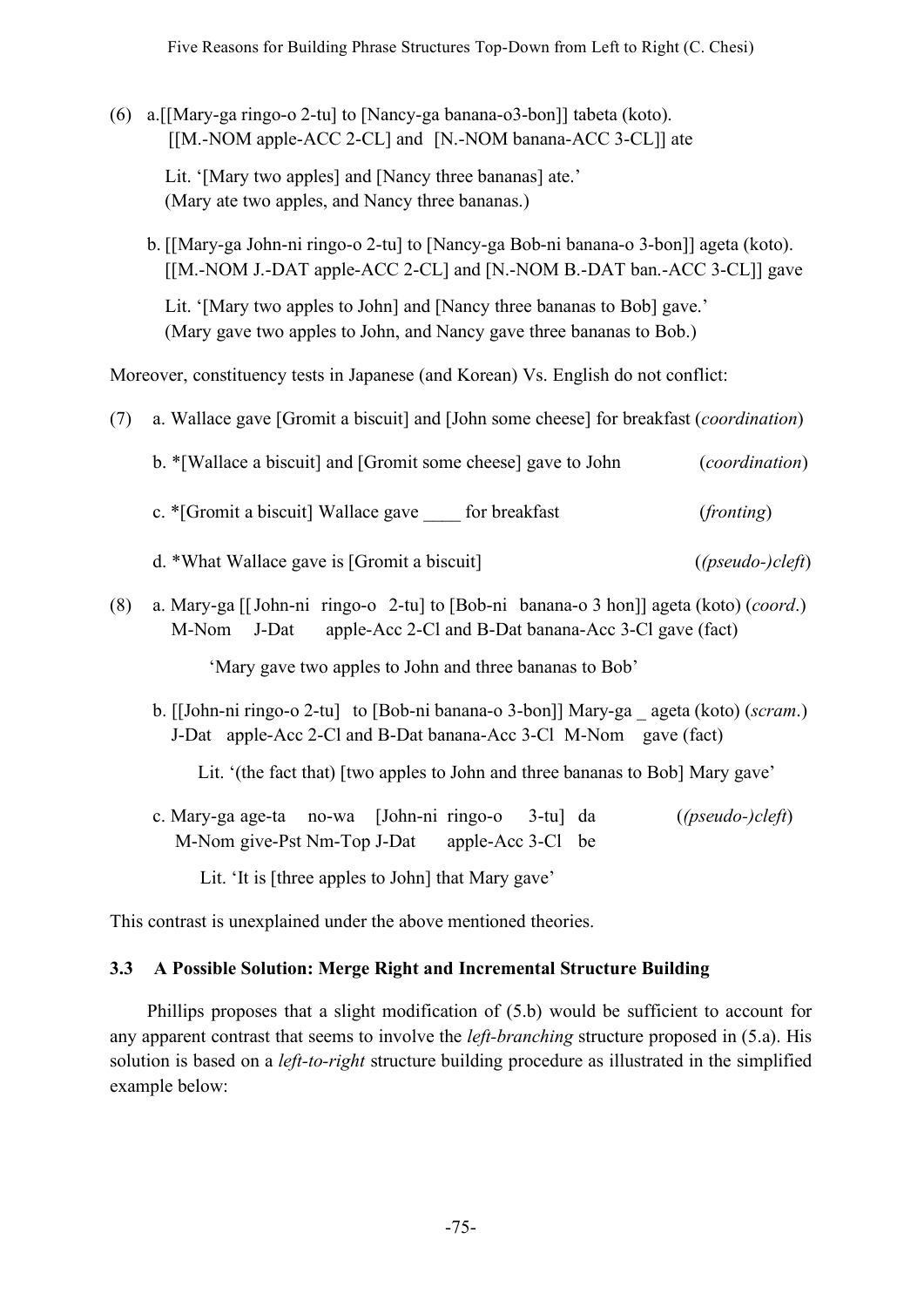

The derivation in (9) (reminiscent of Larson's 1988 *VP shells*) yields a solution to the *constituency problem*: in fact, both (9.b) and (9.c) represents *temporary constituents* (later destroyed by further merge operations) that can be targeted by specific operation at specific point of the derivation. This is the cornerstone of the *left-to-right* structure building procedure Phillips proposes: *temporary constituency* is the property, created during the derivation, we could use to account for apparent paradoxes. Crucially, a left-to-right processing procedure creates temporary constituents that are different from the ones built by standard *bottom-to* $top<sup>3</sup>$  derivation proposed by Chomsky (1995):

(10) "The boy kissed Mary"

a. left-to-right derivation (Phillips' proposal):



<sup>&</sup>lt;sup>3</sup> That is quite different from *bottom-up*, which simply means starting from input data rather than from structure projections. On the other hand, *Bottom-to-top* means starting from the inner verbal shell, then adding higher and higher layers piecemeal.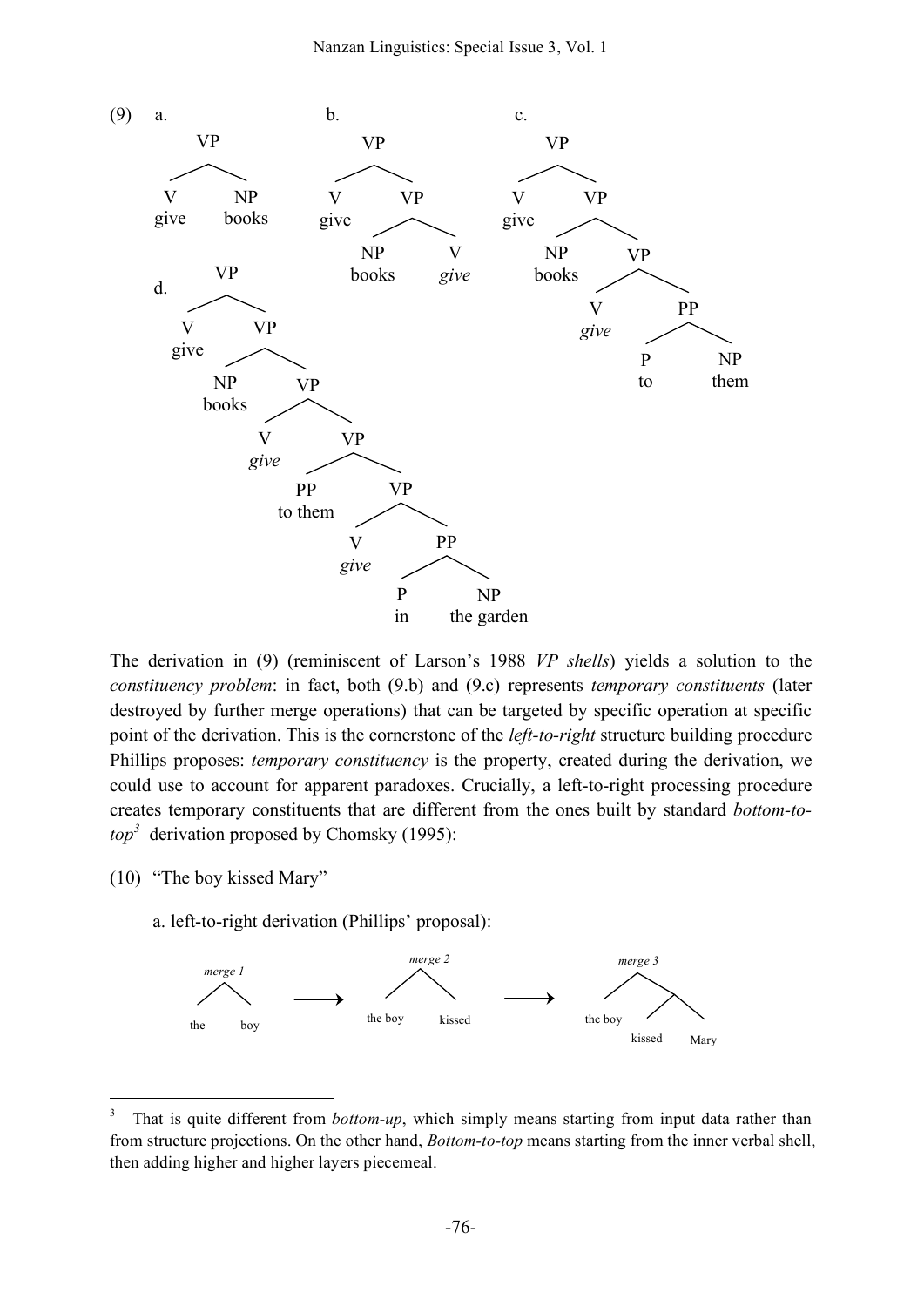b. bottom-up derivation (standard minimalist proposal):



For instance, only (10.a) creates the temporary constituent [the boy kissed] that can be targeted for coordination<sup>4</sup>. The directionality of the process could be sufficient to account for the cross-linguistic asymmetry between English on one hand and Japanese-Korean on the other: subject-object cluster never creates a temporary constituent in English while it does in Japanese-Korean<sup>5</sup>. Since these kinds of constituents are relevant for phenomena such as those described in (6), (7), and (8), Phillips takes this to be a proof of the fact that the grammar incorporates a simple structure-building procedure, *merge right*:

(11) **Merge right** (Phillips 1996:18)

new items must be introduced at the right edge of the structure<sup>6</sup>

This allows Phillips to make a series of predictions which turn out to be correct in a crosslinguistic perspective:

**Prediction** 1: A constituency test may refer to only those strings that are constituents at the point in the incremental derivation when the test applies (e.g. subject-object cluster coordination in Japanese-Korean Vs. subject-verb cluster coordination in English, (6) Vs. (7))

**Prediction 2:** Contradictions between constituency tests can only arise when those tests apply at different stages in the incremental derivation of a sentence (e.g. coordination targets intermediate constituents while movement and ellipsis only target maximal constituents, (3))

**Prediction 3:** Constituency changes during the course of a derivation, but most c-command relations do not. Therefore, tests involving c-command relations should not conflict with one another (2.d-e)).

Notice that Phillips' account too has to stipulate the selective nature of the target for constituency tests: coordination can target temporary constituents; movement only targets maximal phrasal constituents.

<sup>5</sup> Choi and Yoon's (2006) story is more complex and requires a modification of the selection relation between the verbal complex and its arguments (we will discuss this proposal in section 5). for the purposes of this section, the directionality shift is however sufficient to account for the asymmetries between Japanese-Korean and English.

This definition is not sufficient to produce the right branching structures we would need; Phillips introduces a "branch right" bias that I will implicitly adopt without discussion; this bias forces the merge operation to "select the attachment that uses the shortest path from the last item in the input to the current input item" (Phillips 1996:19).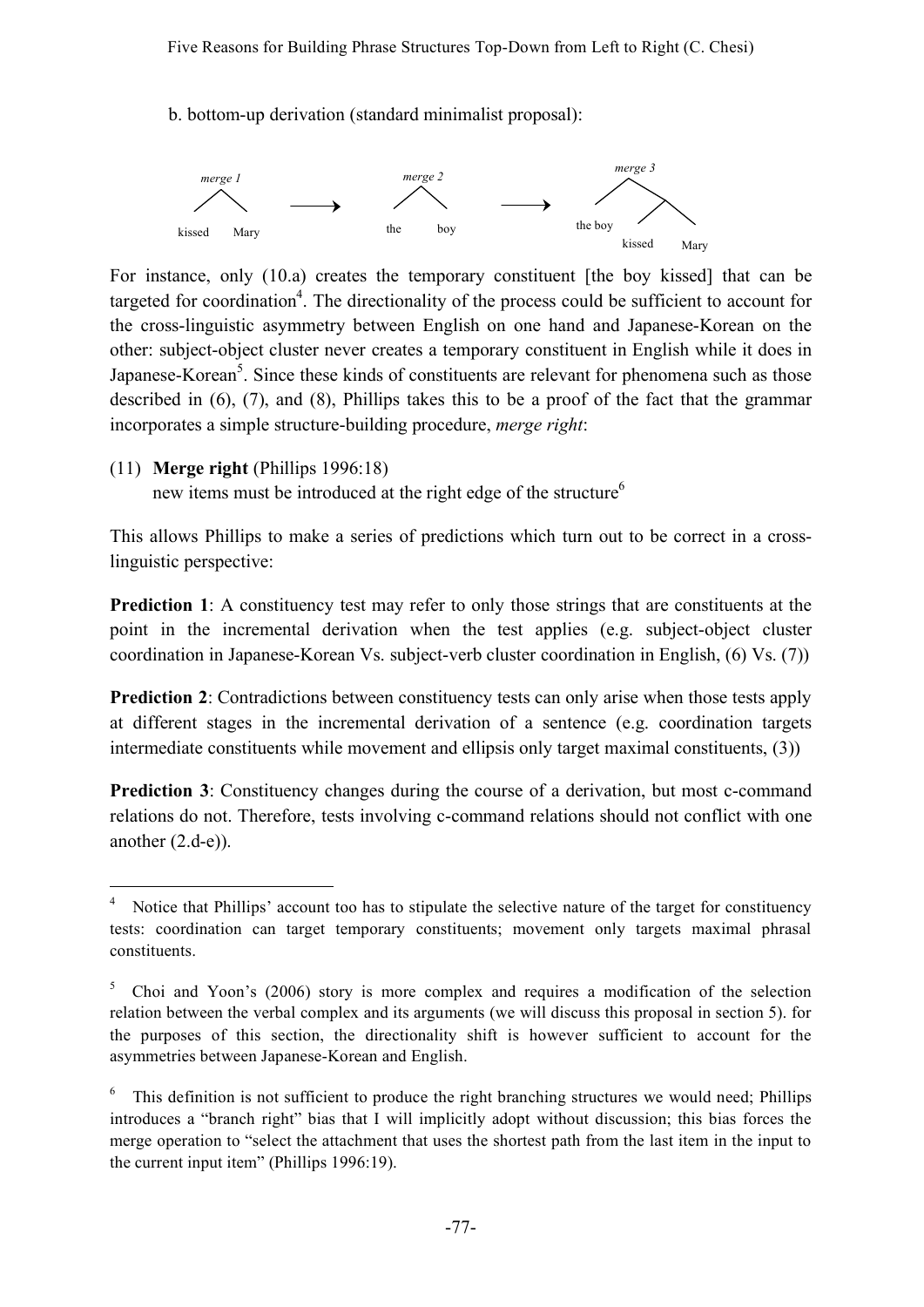## **4. Argument 2: Unmotivated Intermediate Steps in Successive Cyclic Movement**

A second source of recursion in natural language is  $A'$ -movement<sup>7</sup>:

(12) merge (move  $(A)$ , ... merge (move  $(A)$ , ... merge  $(A, B)$ ...)...))

A classical example is successive cyclic *wh*-movement in head-initial languages:

(12') *Who<sub>i</sub>* do you believe  $[t_i$  that Mary think  $[t_i$  that ...  $[t_i]$  that everybody admires  $t_i$ ...] ?

Independently of the specific devices used to account for displacement (probe-goal, edge features etc.) every intermediate step, necessary to escape the phase impenetrability condition (or subjacency or barrier-hood, depending on the adopted framework) in any bottom-to-top derivation, has to be triggered by some feature: in the classical minimalist understanding of *wh-*movement (Chomsky 1995), for instance, crucially movement could not blindly alter the relevant *wh-* feature that triggers the last step of the *wh-* chain. If this could happen, either we would have a non-deterministic operation that at any step could leave the element undisplaced or move it at will (leading, in any case, to a grammatical result) or else preventing the element from moving further (then stranding it in a ungrammatical position). A pertinent (recurrent) question, then, is related to what triggers intermediate steps in successive cyclic movement.

## **4.1 Standard Solutions: Formal/edge Features**

Within the minimalist mainstream, essentially two influential solutions have been proposed in order to make successive cyclic A'-movement possible:

- i. Formal Features (FFs), e.g. Probe-Goal approach described in Chomsky (2000:135)
- ii. Edge Features (EFs), Chomsky 2005

The nature of the two solution differs substantially in terms of paired deletion: while FFs are both on the probe and on the goal and deletes against each other causing a freezing effect ((13.a-a'); Rizzi 2004), EFs are present only on the phase head and force internal merge as shown in (13.b-b'):

- (13) a.  $\ldots$  [+FF C] everybody admires [-FF -WH who]?<sup>8</sup>
	- a'.  $\ldots$   $[+FF]$   $[+FF]$  who  $]$   $C$  everybody admires  $\langle$ who  $\rangle$  ?
	- b.  $\ldots$  [EFC] everybody admires [WH who]?
	- b'. ...  $\lceil \frac{F_F}{W_H} \text{who} \rceil$  C everybody admires  $\leq$  who  $\geq$  ?

 <sup>7</sup> This is true at least for head-initial languages. Something has to be said for head-final languages but for sake of compactness I can not address the issue here.

The formalism used  $(+/$ -FF) is inspired by Stabler (1997) proposal.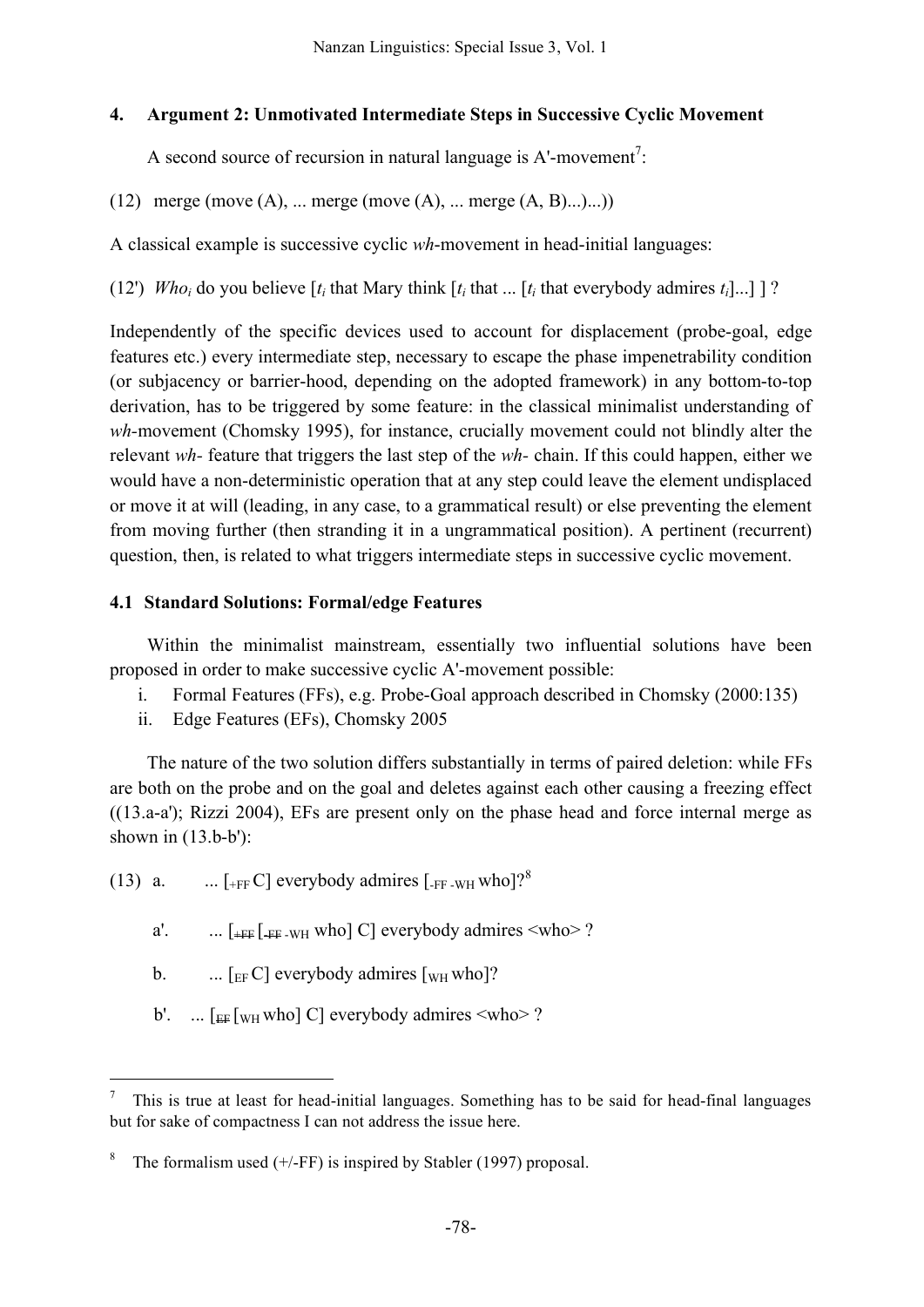FFs describe movement strictly in terms of uninterpretable-interpretable feature checking, while EFs charge the entire burden of the movement operation on the phase-head that forces internal merge to comply with scope/discourse-related "edge requirements".

# **4.2 Inadequacies: Finitary Nature of the Lexicon and the Non-selectivity of Edge Features**

Both solutions leave some theoretical problems open: as for the first solution, the use of FFs would predict any single step to be triggered by a single (different) feature. Unless we would assume that A'-move is indeed a non-recursive operation, successive cyclicity would need an infinite number of formal features on the *wh*-element as shown below<sup>9</sup>:

- (14) a.  $[-W_H C]$  do you think  $[-FF]$  Mary said ...  $[-FF]$  everybody admired  $[-FF - FF - FF - WH$  who]?
	- a'.  $\left[ \begin{array}{cc} \frac{1}{2} & \frac{1}{2} \\ \frac{1}{2} & \frac{1}{2} \end{array} \right]$  who  $\left[ \begin{array}{cc} C & \text{if } C \\ \text{if } C \end{array} \right]$  do you think  $\left[ \begin{array}{cc} \frac{1}{2} & \text{if } C \\ \frac{1}{2} & \text{if } C \end{array} \right]$  who  $\left[ \begin{array}{cc} C & \text{if } C \\ \text{if } C \end{array} \right]$  $[+FF <_{FF-FF}$   $...$  -FF -WH Who  $\geq C$  everybody admired  $\leq_{FF-FF}$   $...$  -FF -WH Who  $> ?$

This is in contrast with the finitary nature of the lexicon.

On the other hand (Chomsky 2005b:5,17), EF on a phase head would require movement (re-merge or internal merge) of the relevant *wh-*element to the (relevant) position in (the left periphery of) the phase edge. This would allow, in fact, a successive cyclicity without requiring an infinite number of feature on a lexical item, as shown below:

- (15) a.  $[EF]$  do you think  $[EF]$  Mary said ...  $[EF]$  everybody admired [who]?
	- a'. [ who  $_{EF}C$ ] do you think  $\left[ \langle \text{who} \rangle_{EF}C \right]$  Mary said ...  $\left[ \langle \text{who} \rangle_{EF}C \right]$  everybody admired <who> ?

However a problem with this device derives from the definition of internal merge which is essentially a genuine instance of merge: it is not clear, at least to me, how EFs should force internal Vs. external merge if the element to be displaced is not marked anyway. Why should EF on C not be satisfied by an expletive or, in general, by external merge? Another (related) problem comes from the fact that we should expect a minimal variation of (15) to be grammatical, contrary to fact:

```
(15') a. John thinks \lceil_{EF} C \rceil Mary said ... \lceil_{EF} C \rceil everybody admired [who]?
```
a'. \*John thinks [who  $_{EF}C$ ] Mary said ... [<who> $_{EF}C$ ] everybody admired <who>?

The intimate relation between the *wh*-element in its verbal selected position and the very same element in its scopal position (the dual semantics property of the conceptual-intentional

 <sup>9</sup> For the sake of simplicity I did not introduce +FF on the edge of *vP*. This would have been obviously unproblematic.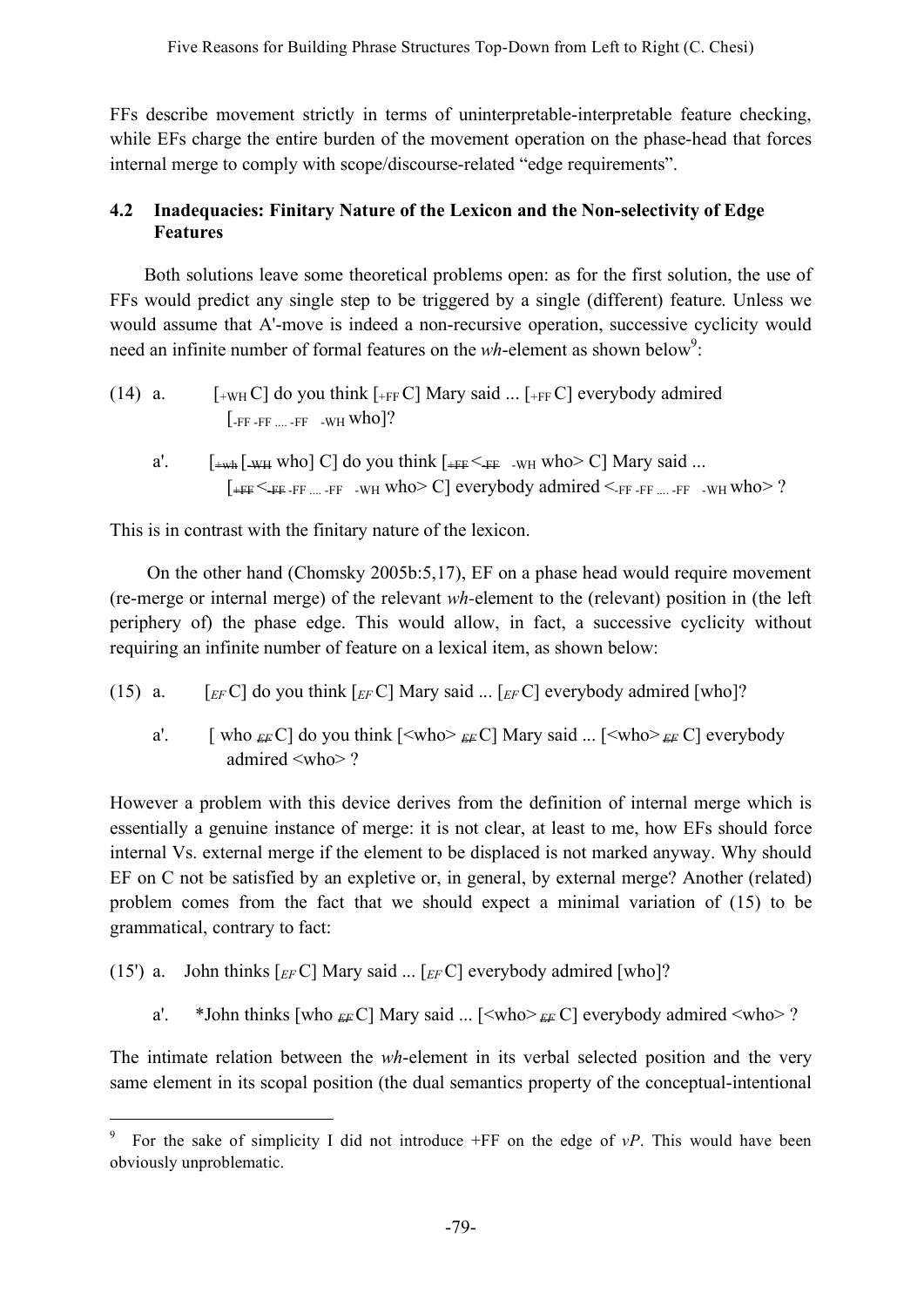system, Chomsky 2005b:7) is lost if we do not have any featural mark-up requiring movement both on the *wh*-element and on the relevant phase edge/criterial position.

It is worth to mention a variant of the first mechanism suggested by Luigi Rizzi (2004): Rizzi proposes to eliminate the +/- distinction, marking the *wh-*element and the attracting complementizer head both with the very same feature *F*. In order to account for successive cyclicity Rizzi needs to include formal features *f* (crucially different from the one that triggers the last step in the bottom-to-top derivation and creates the freezing effect) in the sense of McCloskey (2002). Following this idea, the derivation can be rephrased as follows:

- (16) a.  $\lceil$  *FC* $\rceil$  do you think  $\lceil$  *fC* $\rceil$  Mary said ...  $\lceil$  *fC* $\rceil$  everybody admired  $\lceil$  *F* who<sup> $\rceil$ ?</sup>
	- a'.  $\left[ F \left[ F \text{ who} \right] C \right]$  do you think  $\left[ f \leq_F \text{ who} \geq C \right]$  Mary said ...  $\lceil f \rceil \leq F$  who  $\geq C$  everybody admired  $\leq F$  who  $\geq$  ?

This solution removes three important problems: first, it removes the inconvenient asymmetry between interpretable and uninterpretable features (as Rizzi noticed, we can hardly believe that question-related criterial positions and/or *wh*-elements involve morphologically overt uninterpretable features); second, it does not violate the finitary nature of the lexicon (since the *wh*-element only bears one relevant *F* feature); third, it is compatible with the freezing effect and can circumvent the expletive-strategy (when the *wh-*element is marked with *F*, if an expletive satisfies the complementizer *F* requirement by matching, then the *F* features on the *wh-*element would stay unmatched; if we assume that *F* requires a matching in a criterial position, sentences such as (15') are correctly predicted to be ungrammatical).

There is however one last standing problem: why are formal features *f* inserted phase-byphase in the computation? "Nothing but a teleological device so as to reach a criterial position" can hardly be considered an explanatorily adequate answer and it diminishes the advantages of having a derivation by phase.

# **4.3 A Possible Solution: Move as a Left-to-right Dependency Using a Memory Buffer**

A solution for the problem of successive-cyclicity without using teleological devices, comes from parsing: memory buffered long distance dependencies.

Minimally speaking, to implement a memory-based dependency we need:

- a. a definition of the memory buffer;
- b. a deterministic procedure to move elements into the memory buffer;
- c. a deterministic procedure to reintegrate moved elements in the structure;
- d. a condition of success that allow us to determine, depending on the content of the memory buffer, whether or not the sentence is grammatical.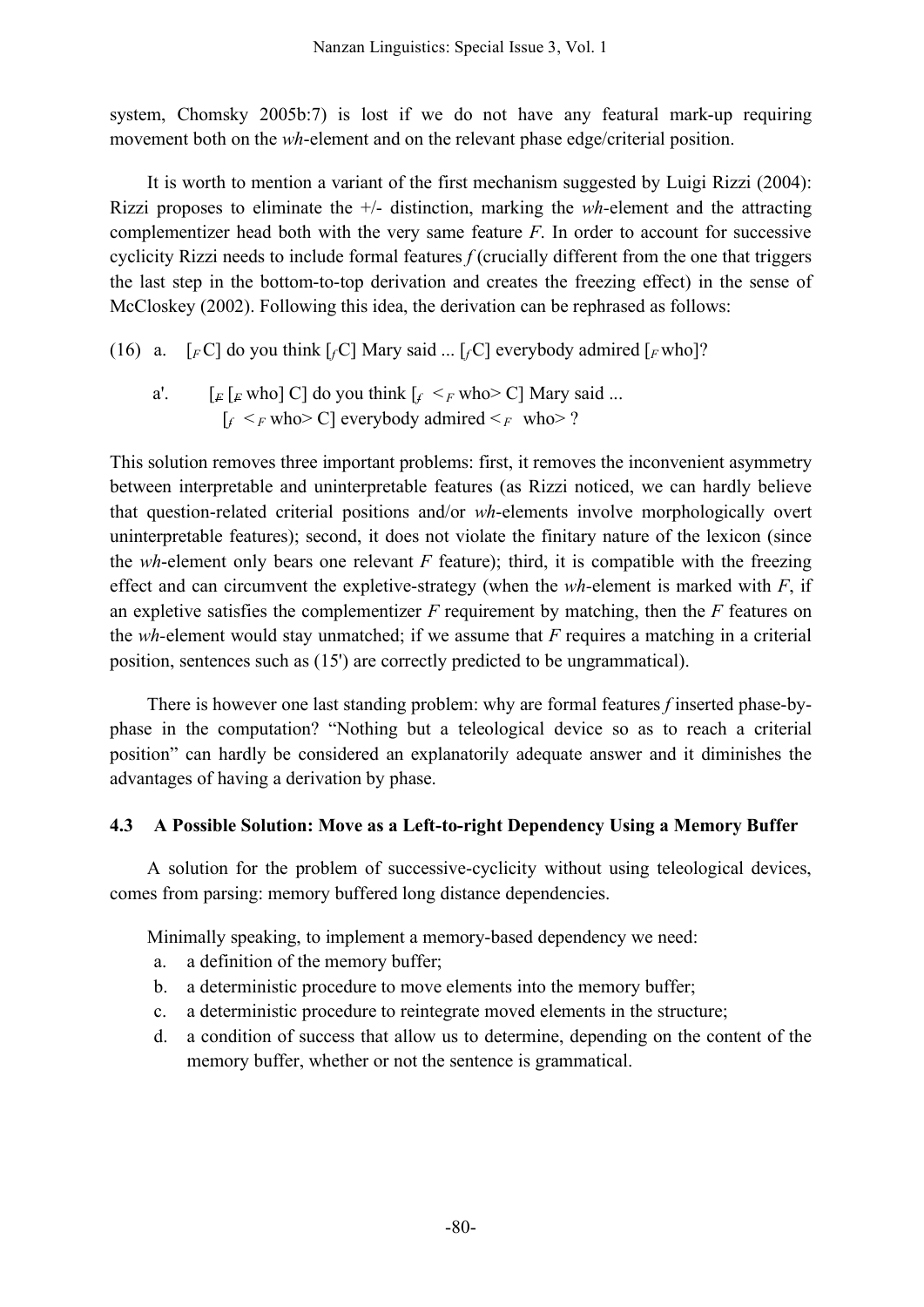**a.** As for the structure of the memory buffer, let us assume a standard Last In First Out (LIFO) memory (used for instance in push-down automata<sup>10</sup>): the last element moved in the memory buffer is then the first one to be re-inserted in the structure. This would easily allow to capture nested dependencies<sup>11</sup>. Henceforth I will use a graphical representation (rounded boxes) to represent the memory buffers:

(17)



*M* stands for M(emory)-buffer and will be followed by an identification number *n* which will relate it, univocally, to a specific syntactic object (a phase in a top-down derivation). *P1*... *Pm* are elements stored in the memory buffer: *P1* is the first inserted element, *Pm* the last inserted one. Due to the LIFO structure of the memory buffer, *Pm* will be retrieved and reintegrated in the phrase structure before *P1*.

**b. c.** In order to regulate storage of an element in the memory buffer and the unloading procedure, we need to define a principle (strongly inspired to the *Linear Correspondence Axiom* proposed by Kayne 1994):

### (18) **Linearization Principle** (**LP**)

if A *dominates* B, then either a. <A, B> if B is a *complement* of A (that is, A selects B), or

b. <B, A> if B is a *functional projection* <sup>12</sup> of A

Following Grimshaw (1990), assume functional projections to be structured as extended projections (possibly with a fixed order as expected following cartographic inquiries, Belletti 2004, Cinque 2002 and Rizzi 2004b); consider then complement projections as larsonian VPshells. This is what we would expect in terms of phrase structure:

 $10$  This is not a dangerous assumption in computational terms, our grammar could in fact be no more powerful than context-free grammars. See Hopcroft and al. (1990) for a discussion of this point.

<sup>11</sup> Probably, this assumption will turn out to be too strong and it could be somehow weakened in order to capture some relevant empirical phenomena (cross-serial dependencies, apparent freedom in word order for topicalized elements). See Chesi 2004 for a discussion on how to capture these phenomena. Refer to Chesi 2004 also for a discussion on how this device is sufficient to capture relativized minimality effects (Rizzi 1990) using different slots in order to store different typologies of elements (e.g. A(rgumental), Mod(ifier), Q(uestion) etc..). The discussion of these aspects is irrelevant for the present discussion and will be omitted.

<sup>12</sup> Assume *functional projection* to subsume both the notion of *functional head* and of its *specifier*, following Starke 2004.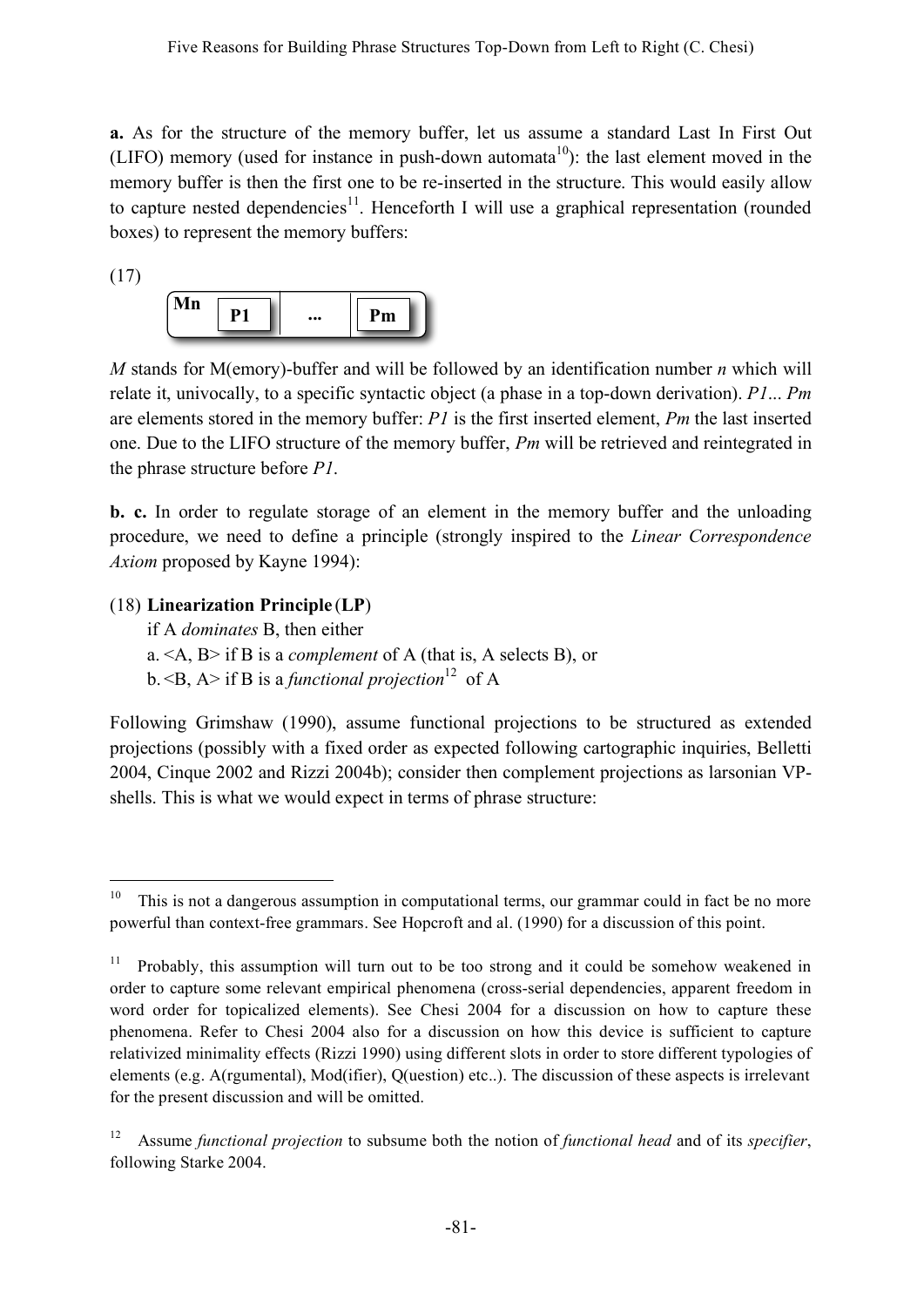

In this sense the verbal head projects upward and dominates (in a label-free grammar, Collins 2001) every functional projection that precedes it. On the other hand, Larsonian shells are projected in accordance with *selectional requirements* encoded on the verbal head in the lexicon<sup>13</sup>.

According to the Linearization Principle in (18), an argument is inserted in the memory buffer if it is placed on the left of the V-head: *Wh-*elements in the left periphery, topicalized arguments and the subject in SVO languages, for instance, will be all inserted in the memory buffer and discharged in the argumental positions as soon as they can be selected $14$ .

**d.** Lastly, we need to specify a clear relation between the content of the memory buffer and the (un)grammaticality of the sentence. The most natural assumption is that the memory buffer must be empty at the end of the derivation: if not, we would have an unselected element within our structural description and that would violate the principle of *Full Interpretation* (Chomsky 1986). Then to guaranty a full interpretation we simply need to explicitly state a success condition:

#### (20) **Success condition**

(in order for the sentence to be grammatical) memory buffer(s) must be empty at the end of the derivation.

To summarize, a left-to-right movement operation stores in a memory buffer elements which

<sup>&</sup>lt;sup>13</sup> Mutatis mutandis, we can assume that nominals project a parallel structure. For an attempt to derive some interesting parallelism among nominal and verbal functional domains refer to Ogawa 2001, Grohmann 2003 and Laenzlinger 2005 among others.

<sup>14</sup> This leads to a theory in which *move* preempts *merge*. This assumption seems to be empirically tenable as suggested by Richards (1999).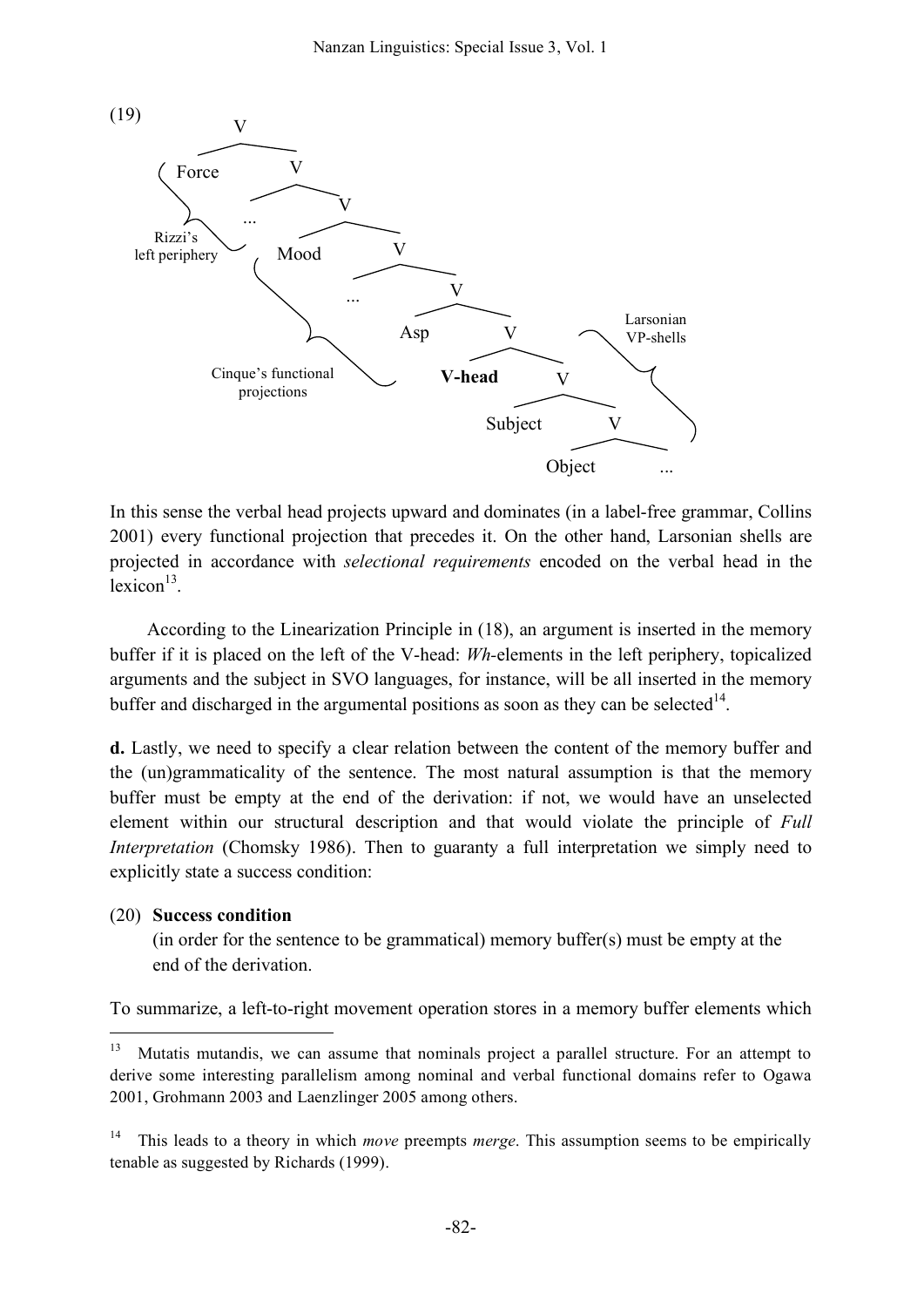are not properly selected (according to LP) and seek to satisfy, before the end of the derivation, the required selectional dependencies according to the lexical heads that will be processed.

Before investigating the relevant domain where successfully seeking for a satisfaction of the selectional requirements, let me introduce a simple formalism to properly describe a *Structural Description* (henceforth SD). By default, usually, we assume that a sentence can be structurally described in terms of *dominance* and *precedence* relations as sketched below:

(21)



In a label free system, as the one I am assuming now, X and Y should be replaced by the projecting head as shown below:

(22)



We can now subsume the set of *dominance* relations in local terms by using *immediate dominance*: B *immediately dominates* A if B is the first (branching) node above A. When B will *immediately dominates* A we will write "B < A".

Another technical aspect to clarify is related to lexical selection: when a lexical element has to take an argument, this selectional requirement has to be encoded somehow in the lexicon. In order to avoid non-determinism<sup>15</sup> I assume that this selection is related to thematic selection. Functional specifications are then not properly selected, but stipulatively ordered/licensed according to cartographic inquiries. Following a fairly natural assumption, we refer to the feature that requires merge of an argument as a *select feature*. The crucial aspect of a top-down derivation hinges on these features that allow the derivation to add pieces of structure to the processed sentence. This intuition can be stated as follows:

<sup>&</sup>lt;sup>15</sup> Refer to Chesi 2004 for the full discussion of this point.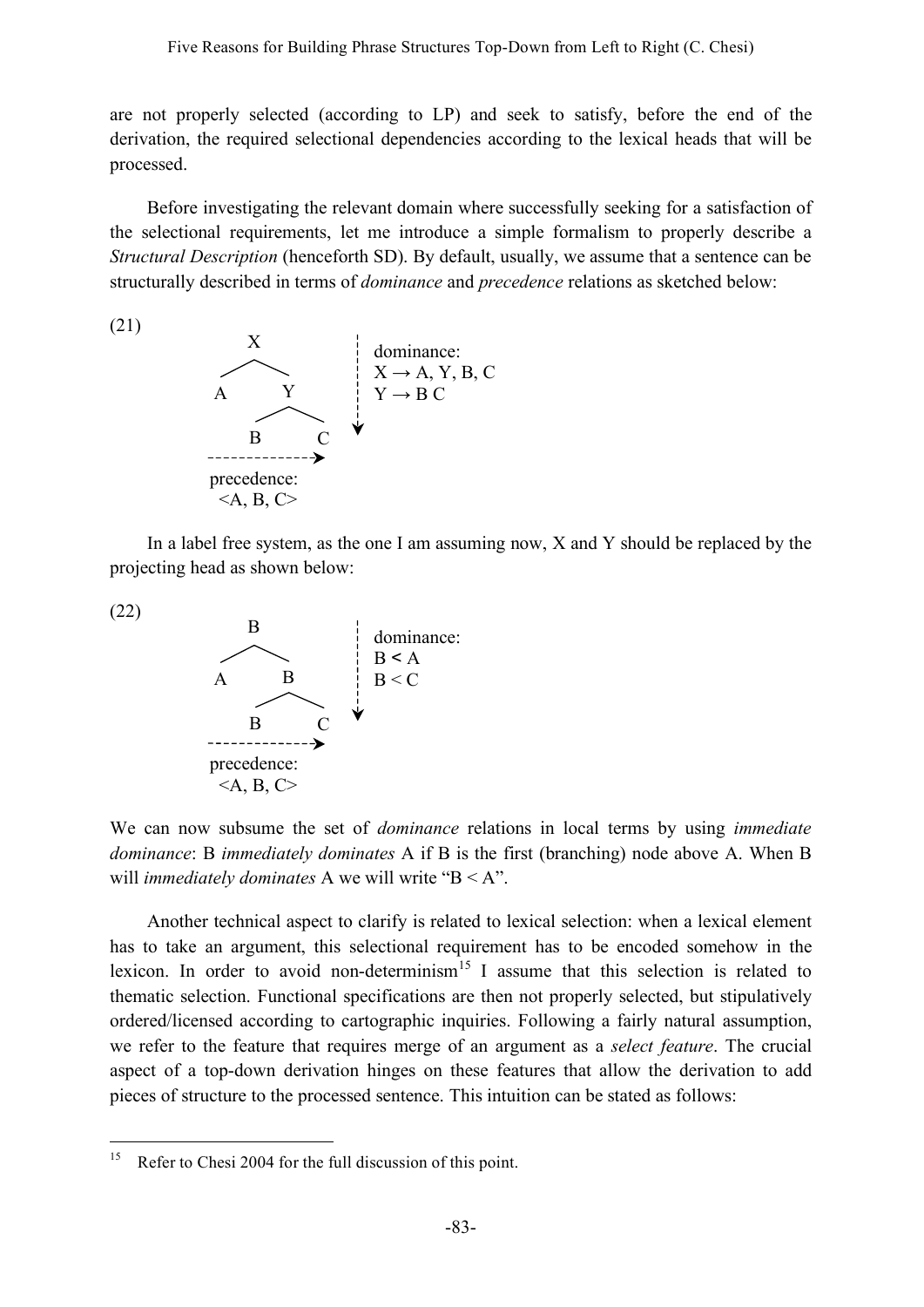# (23) **Top-down projection**

a lexical head projects the minimal SD (that is the minimal set of necessary immediate dominance relations) based on its *select features*.

This implies, for instance, that as soon as we process a verbal head with a select feature requiring a determined nominal, we add to the SD the minimal set of dominance relations satisfying this requirement, i.e.  $V < N$ ,  $N < D$ , or, more explicitly<sup>16</sup>.



The set of dominance relations introduced in the SD should be unified (in the sense of Shieber 1986) by merging (merge right, as in (11)) either an element already present in the memory buffer (first option) or another element newly introduced in the derivation (second option).

We are now in a position to introduce the last piece of theory to deal with movement from a left-to-right perspective: the notion of phase in a top-down derivation (Chesi 2004):

# (25) **Notions of phase**

# a. **phase** (definition)

a phase is a complete derivation involving:

- a *top-down projection* of a potential SD structure,
- a set  $i_p$  of lexical items such that any item is either the head of the phase or a functional specification of the head of the phase,
- a memory buffer M, to store unselected items and retrieve selected ones, initialized as empty, unless some items be inherited from the un-empty memory buffer of a selecting previous phase (this inherited element will be part of  $i_p$  and will be legitimated within the phase by being merged in the relevant position of the leftperiphery, *edge* of the phase, as phonologically null element<sup>17</sup>);
- b. **completeness** (definition) a phase is complete if the head of the phase is saturated, namely if any mandatory

<sup>&</sup>lt;sup>16</sup> Notice that we do not need to specify the set of precedence relation, since implied by LP. I will skip here the discussion of how to codify select feature which is now an irrelevant unwanted complication (cfr. Stabler 1997, Chesi 2004).

 $17$  Unless specific setup of some parameterized options.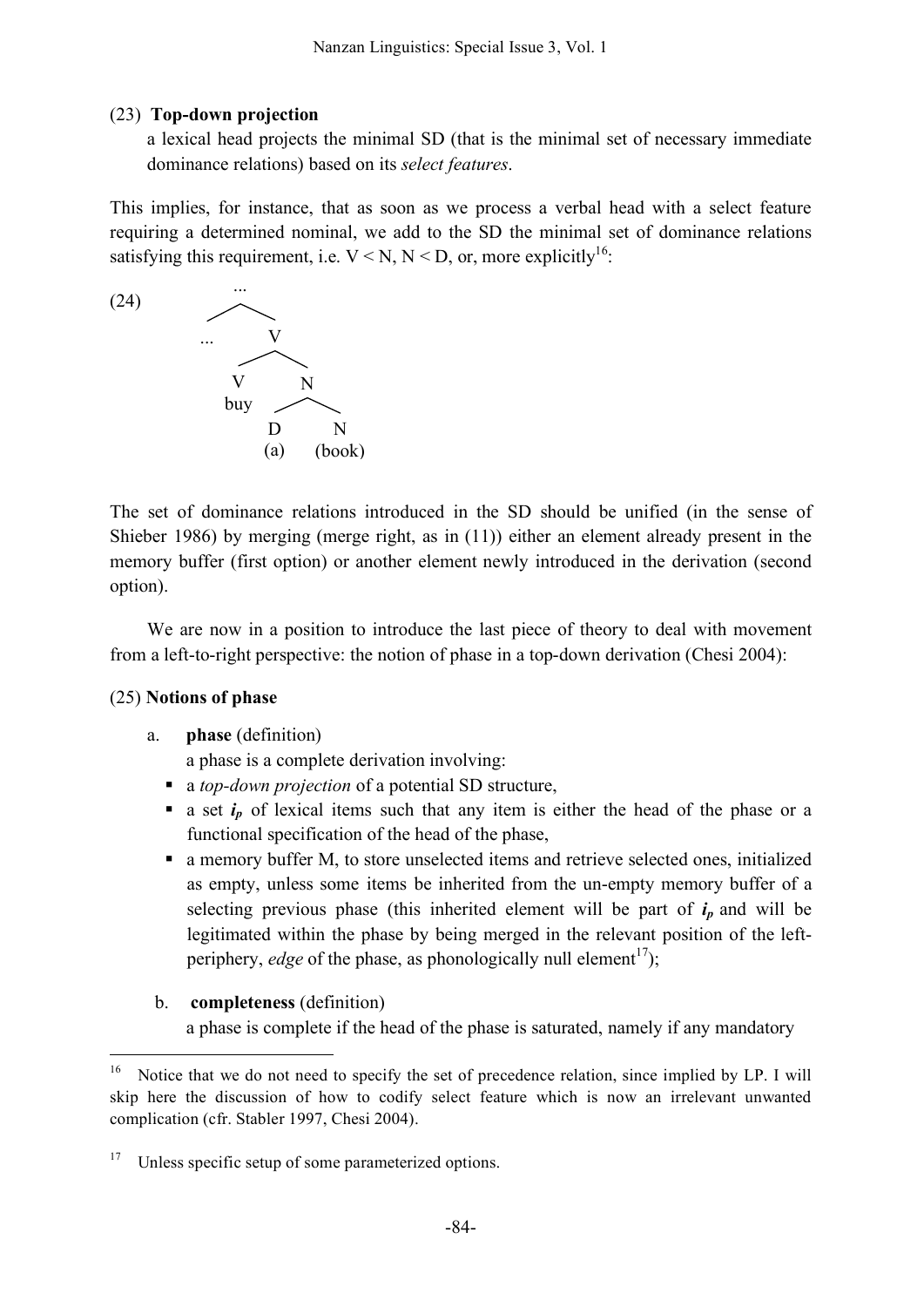selectional requirement (agent, patient etc.) is satisfied/projected;

## c. **complementation** (definition)

a phase takes only complete phases as complements (a top-down projection can be considered a complete phase in order to close the phase generating this expectation);

# d. **phase selection/licensing requirement** (definition)

a phase has to be selected (exceptional default selection comes for the first projected phase); unselected phases can be introduced in the computation before their selection point to comply with a functional specification of the superordinate phase;

## e. **memory buffer inheritance**

items in the memory buffer, at the end of the phase, can be transferred only to the memory buffer of the last selected phase.

Notice that this definition allow us to process phases either in parallel or sequentially: in the first case, a superordinate phase is still open when we process another phase (we will call this phase *nested* from now on); in the second case, we close the previous phase before processing the sequential one; this happens essentially when we project the last selected complement of a phase (hereafter this second phase will be the *selected*, or *sequential*, phase).

A minimal assumption for the system to work is to assume that phase heads are N and  $\rm V^{18}$ :



The derivation of the sentence in (26) proceeds as follows: **ix)**

- a. a default verbal phase is projected (P1)
- b. since the verbal phase is interrogative, this functional feature has to be explicitly marked; in English this can be done by merging the relevant *wh*-element within the

<sup>&</sup>lt;sup>18</sup> This will roughly corresponds, respectively, to DP and CP phases in a bottom-to-top derivation. As for *vP* phase, it is not completely clear to me what relevant empirical data could be captured with this phase level in a top-down grammar: notice that reconstruction effects could be predicted using VP-shells and intermediate traces on the line of Barker (2007).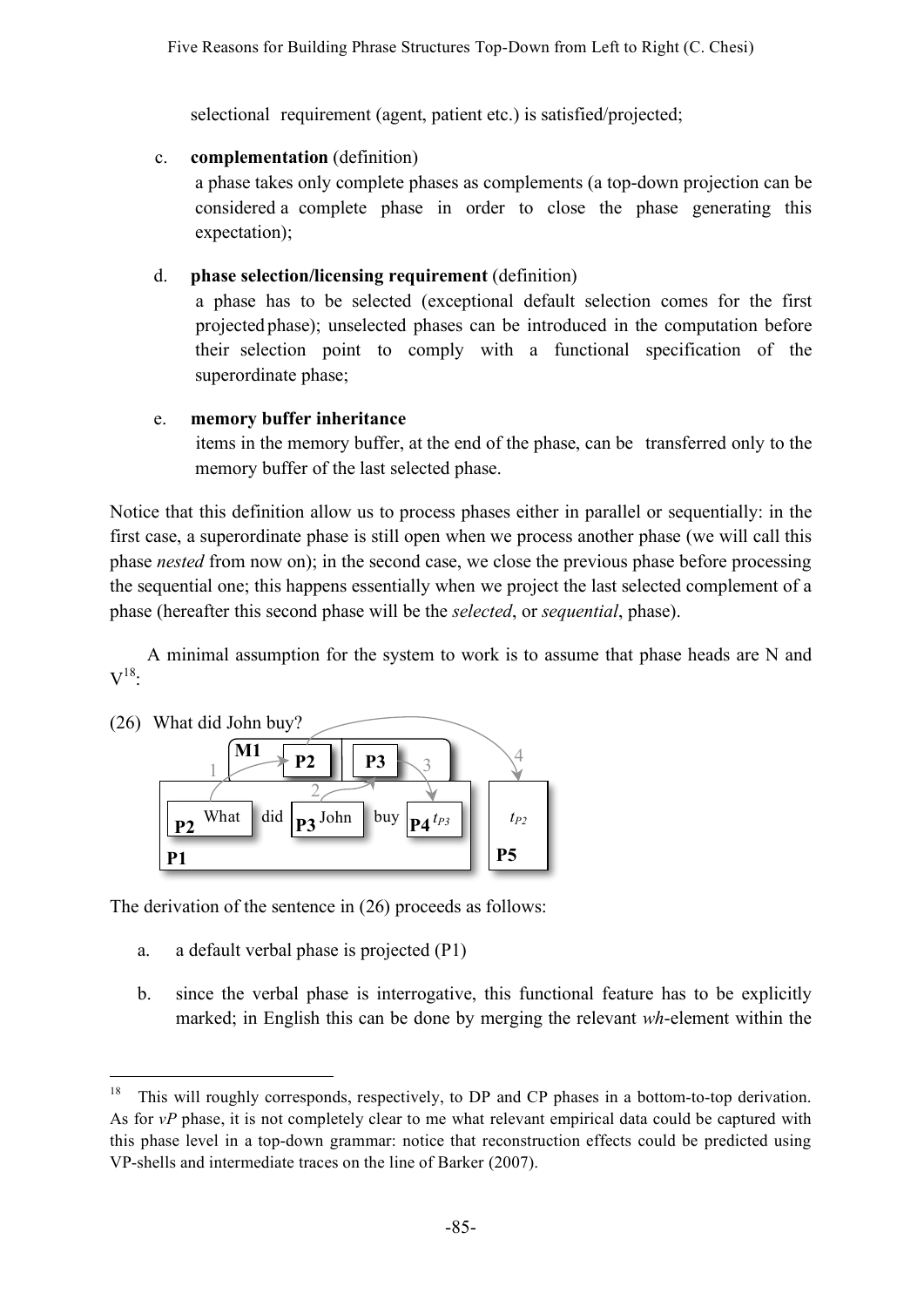specific left-peripheral position. That is how  $\lceil N \text{ what } \rceil$ , phase P2, is introduced in the derivation

- c. since it is unselected (by LP) it is inserted (step 1) in thememory buffer (M1) of the matrix V-phase (P1)
- d. *did* is compatible with a tense functional specification of thematrix V-phase, then licensed in this position<sup>19</sup>
- e.  $\lceil N \rceil$  John] (phase P3) is introduced to satisfy a subject-criterial requirement (functional specification of P1) and moved in the memory buffer since unselected (step 2)
- f. then  $\lceil v \text{ buy} \rceil$  is processed as the head of the matrix V-phase (P1). Since it has two selection requirements to be satisfied (an agent and a patient, both N-phases), these select features will project two phases, P4 e P5.
- g. P4 is a nested phase and will be unified by merging P3 (the first accessible element in M1);
- h. P5 is the last phase projection then is a selected/sequential phase which will inherit the content of the memory buffer of M1, eventually satisfying the last selectional requirement of the previous phase by merging P2.

I would like to stress that, despite the similarity with a parsing algorithm, this is not a parsing strategy: the elements entering the derivation can be thought of as selected using "standard" (sub)numeration(s) device. Full Interpretation and the non-ambiguity of the cartographic structural positions force left-to-right linearization in a deterministic way. From a chaindriven perspective, this solution simply shifts the focus from the standard tail-position (selected position, always lexically derivable), to the head-position of a chain (scope position, dynamically determined by the speaker in a multiple clausal sentential context). The shift is necessary in order to make the movement operation deterministic without any look-ahead device for intermediate steps.<sup>20</sup>

We are ready now to account for successive cyclicity: this definition of movement predicts that an element (e.g. a N(ominal) phase) can be discharged only in a selected/ sequential phase (i.e. post-head, e.g. after a V(erbal) head). Suppose then that the next projected phase is not a N-phase, as expected, but a V-phase (e.g. *believe* can project a Vphase): the N-element in the memory buffer will be however discharged in the new V-phase

<sup>&</sup>lt;sup>19</sup> We could easily implement an aux-to-C movement in interrogatives, but this would uselessly complicate the derivation.

<sup>20</sup> This is because the scope in A'-movement is always marked solely by the surface position of the A'-moved element. The selected position is indeed deterministically identifiable given the definition of phase and the inheritance mechanism of the memory buffer in  $(25)$ . Covert movements (e.g. Quantifier Raising) are a different matter, however compatible with the proposed model (Bianchi and Chesi, 2007).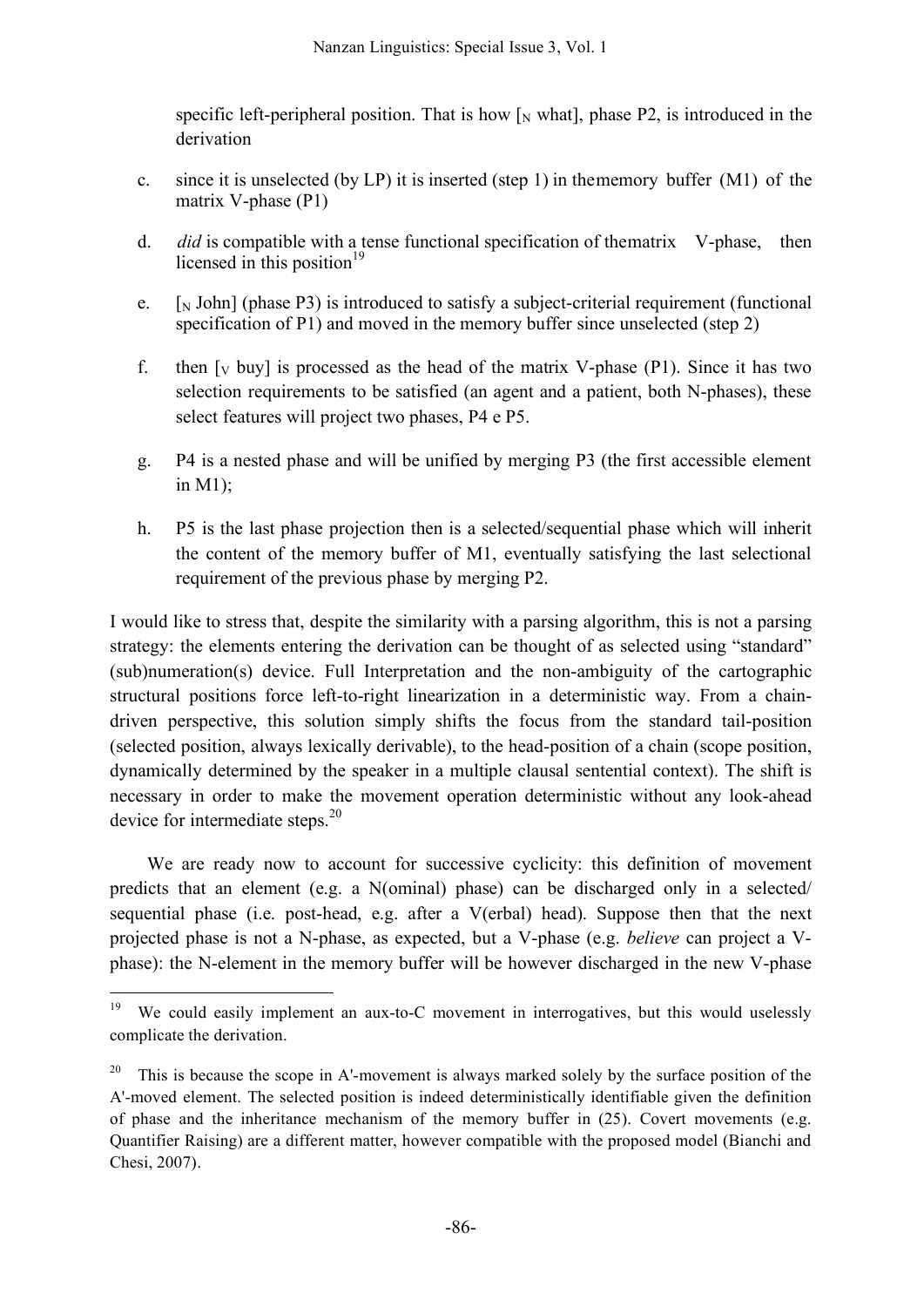and, since it will be not properly selected (the phase projection added the minimal set of dominance relation so as to expect a V-phase, not a N-phase), it will be reloaded within the memory buffer of the just projected V-phase. And so on, up to a compatible selected position, if any, in a successive cyclic way as sketched below:

(27) Who do you believe that Mary said  $\lceil \text{that} \rceil$  ... ] that everybody admires?  $\begin{bmatrix}$  [cp  $\begin{bmatrix}$  [ppWho]<sub>i</sub> do you believe ...  $\begin{bmatrix} cpt_i \end{bmatrix}$  [that everybody admires  $t_i$ ]]?



The algorithm initializes a V-phase (the CP in (27), P1 in (28)). Then it computes the *wh*phrase, which constitutes a separate N-phase (P2). Since this *wh*-phrase is not selected, it is stored in the local memory buffer (M1) of P1 by Move (step 1). Then, the computation of P1 proceeds integrating the auxiliary as a tense specification and it stores the nested N-phase P3 which will be retrieved as soon as the head of the matrix V-phase P1, *believe*, is processed. At this point (step 3) P3 is discharged in the subject position and P1 is closed since we reached the last selected complement. The *wh*-phrase (P2) in the memory buffer M1 is then discharged in the memory buffer of the selected-sequential phase (this is in order to comply with the success condition). This memory buffer transmission minimally employs *step m-4* (re-merge the content of the memory buffer of P1 in the left periphery of the complement CP, *Pn-2*) then, since this position is unselected, the wh-phrase is re-stored in the local memory buffer of Pn-2 (*step m-3*). As a result, this "inheritance" mechanism leaves an intermediate copy/trace in the edge of the complement CP phase.<sup>21</sup> This way the computation can proceeds cyclically, phase-by-phase through selected phases, without using any formal/edge/teleological feature. Eventually the *wh*-phrase P2 will be discharged in a object position of a verb (e.g. phase Pn, selected by the V head *admires*, phase Pn-2) where it will be discharged from the local memory buffer of P4 and re-merged (step m): the Success Condition is thus satisfied at the end of the computation.

# **5. Argument 3: Nested Phases are (Strong) Islands**

In SVO languages, sentential subjects of (di)transitive verbs behave like (strong, in the

<sup>&</sup>lt;sup>21</sup> As pointed out by Luigi Rizzi, p.c., although this assumption is not strictly necessary for the algorithm to work, it seems fairly natural and it allows us to capture various successive cyclicity effects, like e.g. Irish complementizer alternations (McCloskey 2002).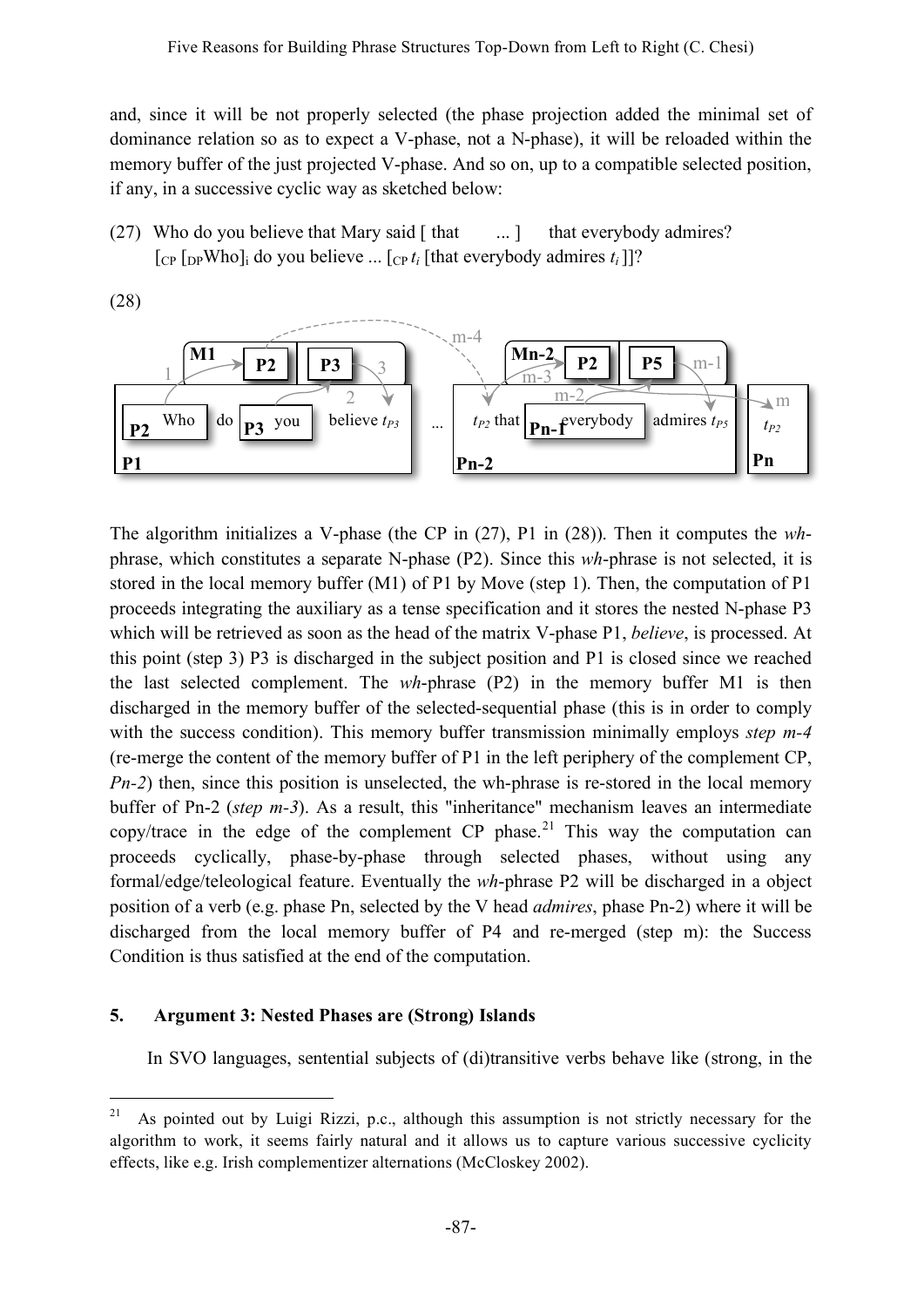sense of Cinque 1990) islands (29); on the other hand, subjects of unacussatives and passives (30) seem to allow for smoother extractions (Chomsky 2005b):

- (29) a.  $*I$  wonder who  $\lceil P \rceil$  books of *t* $\lceil$  are on the table
	- b.  $*$ I wonder what  $\lceil p \rceil$  reading *t* would be boring
- (30) a. [Of which car] was [the driver *t*i] awarded a prize?
	- b. It was the CAR (and not the TRUCK) of which [DP the driver  $t_i$ ] was found.

On a par with the first class of subject, "true" adjuncts too, (31) Vs. (32), are considered to be strong islands for extraction:

- (31) a. \*Which concert did you sleep [during t]
	- b. \*How did you leave [before fixing the car t]
- (32) a. What did John arrive [whistling t]? (Borgonovo and Neeleman 2000:200)
	- b. What did John drive Mary crazy [trying to  $x$  t]?

Looking at cross-linguistic variation, adjuncts (33.a) but not subjects  $(33.b)^{22}$  behaves like islands in head-final languages such as Japanese (Saito & Fukui 1998):

(33) a. ?? Nani-oi [John-ga [PP Mary-ga *t*i katta kara] okotteru] no. what-ACC John-NOM Mary-NOM bought since angry Q

'Whati, John is angry [because Mary bought *t*i].'

b. ? Nani-oi [John-ga [NP [IP Mary-ga *t*<sup>i</sup> katta] koto]-o mondai-ni siteru] no. what-ACC John-NOM Mary-NOM bought fact-ACC problem-into making Q

'What<sub>i</sub>, John is making an issue out of [the fact that Mary bought  $t_i$ ].'

c. ? Nani-oi [John-ga [CP [NP [IP Mary-ga *t*<sup>i</sup> katta] koto]-ga mondai-da to] omotteru] no. what-ACC John-NOM Mary-NOM bought fact-NOM problem-is that think Q

'Whati , John thinks that [the fact that Mary bought *t*i ] is a problem.'

 $22$  The sentence is degraded since it involve an extraction from a complex NP, but crucially does not contrast with (33.c) (Saito & Fukui 1998).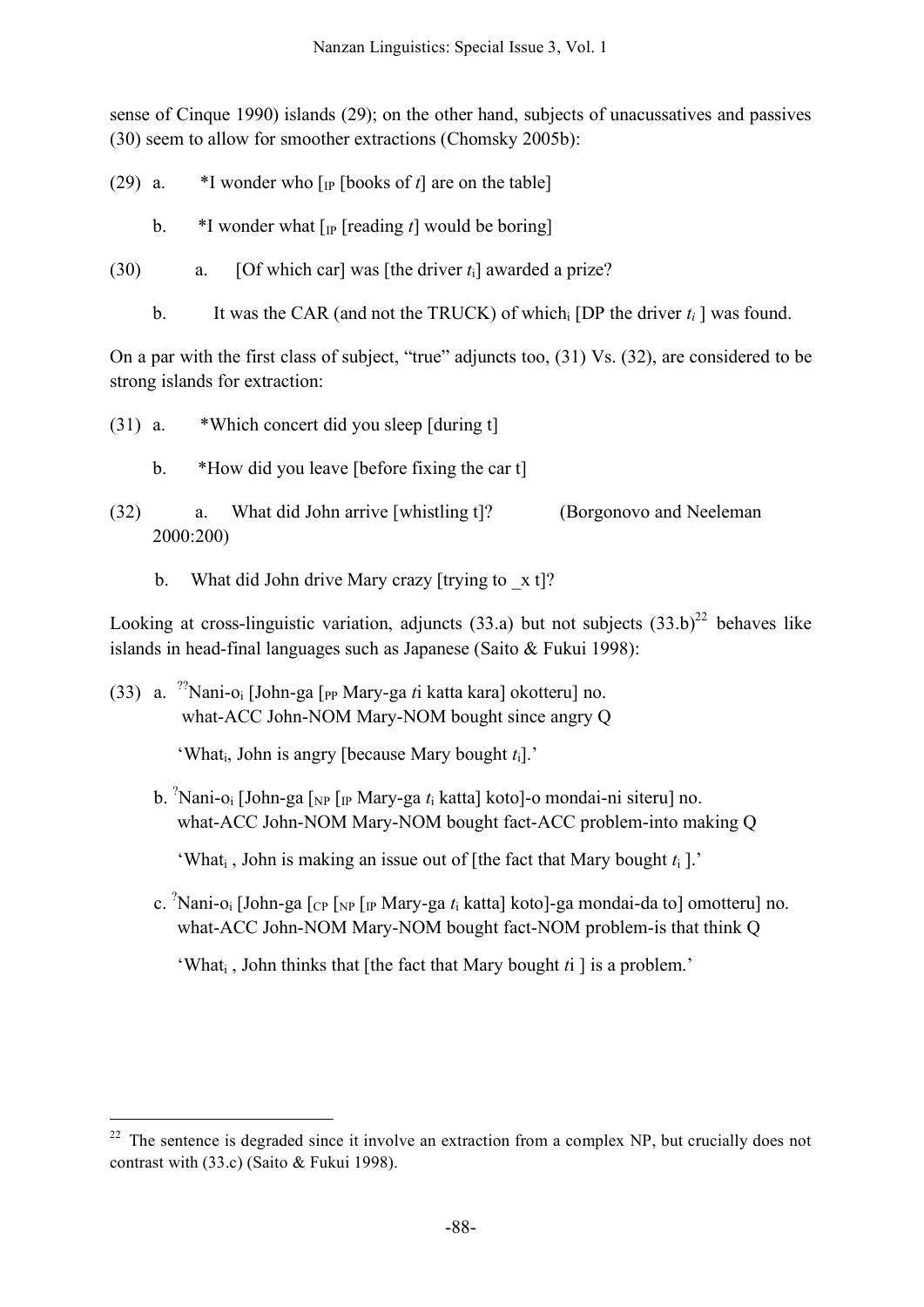### **5.1 Standard Solutions: Condition on Extraction Domains**

The classical solution to account for the islandhood of both subjects and adjuncts has been proposed by Huang (1982):

#### (34) **Condition on Extraction Domains (CED)**

extraction is only possible out of phrases which are *properly governed*, where a node A is taken to properly govern a node B iff

- i. A c-commands B and no major category boundary intervenes between A and B,
- ii. B is contained within a maximal projection of A, and
- iii. B is assigned its thematic role by A

This condition essentially predicts extractions from objects.

Another interesting solution, from a derivational minimalist perspective, is proposed by Uriagereka (1999): he suggests that cyclic spell-out could explain islandhood if we take into account economy conditions in terms of linearization requirement: in fact it could be simpler for the linearization system (i.e. some implementation of Kayne's LCA) to apply to smaller chunks rather than to the whole set of lexical elements in the structure. In this sense, subjects and adjuncts can be shipped to spell-out as independent workspace within which linearization can target only the relevant subset of elements. The matrix sentence and its object(s?) are indeed linearized/spelt-out at once since linearized within the same workspace. Assuming that elements from independent derivational workspaces cannot freely enter the linearization of other workspaces, this proposal elegantly accounts for islandhood effects.

### **5.2 Inadequacies: Intermediate Status of Adjuncts and Cross-linguistic Variation**

Needless to say, both solutions require non trivial modifications so as to accommodate the contrast (29) Vs. (30) and (31) Vs. (32). Also the cross-linguistic variation pointed out in (33) seems to be unexplained. More precisely, we could force the application of CED at specific derivational point in order to allow for extraction from passives/unaccusatives (then moving this condition from a representational to a derivational framework) so as to accommodate (29) Vs. (30); moreover we could attribute the transparent status of some "lower" adjuncts (such as *without*- or *after*-clauses) Vs. "higher" adjuncts (*because*- clauses) to the fact that these adjuncts have to be somehow thematically related to the predicated event structure (on the line of Borgonovo and Neeleman 2000 and Truswell 2006). Japanese data is however unaccounted for. The same is true for a multiple spell-out approach (where in fact it would be more problematic to explain why the subjects of unaccusatives/passives should be linearized within the matrix clause and not be independently shipped out to distinct derivational workspaces as other subjects).

### **5.3 A Possible Solution: Islands are Nested Phases**

The top-down perspective on the ungrammaticality of strong islands is radically different from the standard view: as shown in (35), the ungrammaticality of this sentence,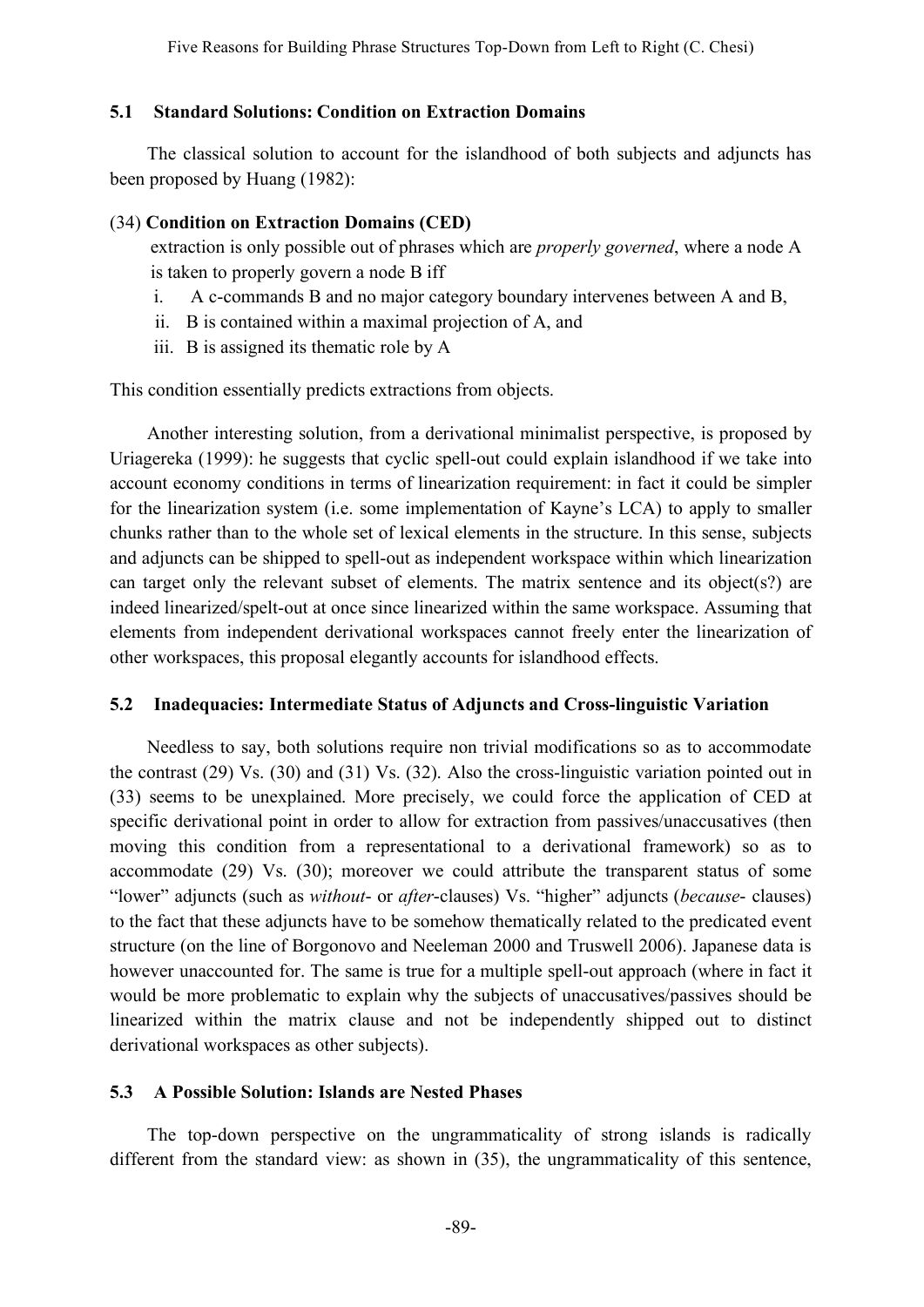repeated below, does not come out from the impossibility of extracting an argument from the island, but from the impossibility of integrating the unselected element within the phase in which it has been introduced or within another phase, sequential with respect to the originating one:

(35) \*Who did [close friends of \_ ] become famous?



While the islandhood of subjects of (di)transitive verb is directly derivable, subject of passives/unaccusatives permeability needs a very strict application of the memory buffer inheritance mechanism; the definition is repeated below:

#### (25) e. **memory buffer inheritance**

items in the memory buffer, at the end of the phase, can be transferred only to the memory buffer of the last selected phase.

In this sense we need, first, to discharge the preverbal subject in the very thematic position projected by the unaccusative/passive phase-head, then, since last selected argument, discharge within this fulfilled projection the other element inserted in the memory buffer. Unless the nominal phase have no thematic requirement fulfilled by "external merge", the sentence will be predicted to be grammatical.

The contrast (31) Vs. (32) is indeed more problematic: first observe that the LP in (18) does not allow an adjunct to be to the right to the related lexical head for which it is a functional specification<sup>23</sup>. Despite the fact that we need to weaken the LP so as to capture the possibility to have adjuncts to the right, we should observe that adjuncts, since attached to a "functional specification", in the sense of (18)-(19), have to be considered genuine nested phases. This intuition is depicted below:

(36) <sup>??</sup>[Those boring old reports]<sub>i</sub>, Kim went to lunch [without reading  $e_i$ ].



 $23$  This is a standard prediction in any theory that assume some version of Kayne's LCA.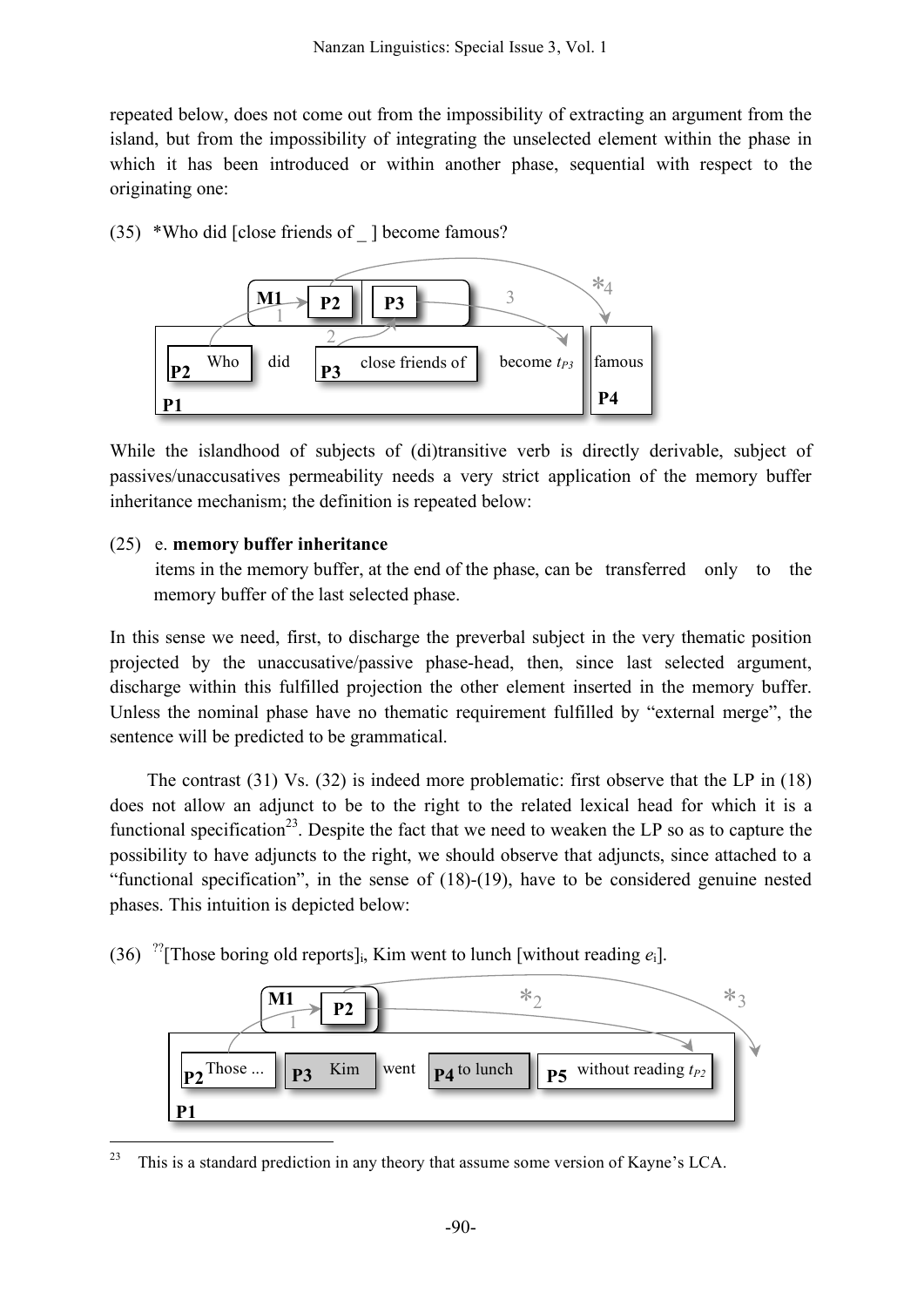Ignoring the behaviour of phases P3 and P4, the relevant part of the derivation is that P2 is stored in the memory buffer since unselected (*step 1*) but then it can be neither discharged in P5 (*step 2*) since P5 is nested/unselected, nor in a sequential phase, since *went* does not project any other phase.

In order to explain why a functional-related constituent is linearized, against LP, to the right of the relevant modifying head, I would like to sketch a notion of heaviness:

## (37) **Heaviness**

when a constituent licensed in a functional position bears more features than the functional licensed ones (then it is a (nested) complex phase), it would rather be linearized in a phase-peripheral position

Obviously the intuitive motivation of this definition (reducing complexity, by marginalizing nesting) has to be systematically explored; especially whether this is a preference or a constraint has to be empirically determined; however notice that some important constraints (e.g. right-roof constraint) would be readily predictable by (37). Tentatively, as in Bianchi and Chesi (2005), I will assume that the "complex" structure of the functional phase-head includes some sort of select feature (parallel to the one on the phase head, e.g. a *manner* phase-head as in (39.a) selects a PP as an argument) and, coherently with top-down projection definition (23), this feature introduces the needed SD at the end of the matrix phase (keeping however its nested relationship with this superordinate phase as in  $(39.b)^{24}$ .



Since [manner] is a functional specification of the verbal phase, it has to be computed while this superordinate phase is still open (then it is a genuinely nested phase as expected). Only the special (complex) structure of this functional projection should be responsible for the right-hand position of the selected PP.

Note that the right-hand modifier is *not* selected by the lexical head (unlike Larson 1988,  $1990)^{25}$  hence, it is not a sequential phase but a nested one. This idea would allow us to capture the unexpected behaviour of some right-hand modifiers which seem to be transparent for extraction (e.g. (32)) by assuming a minimal difference between (39.b), where the island

<sup>&</sup>lt;sup>24</sup> This is necessary in order to prevents the matrix phase from being interrupted. Then we need to assume that the top-down projection of this functional specification will follow the top-down projection of the head of the matrix clause.

In this way the modifier is structurally superior to the VP-internal constituents; this avoids a number of problems with a generalized Larsonian "adjunct as complement" analysis (see Bianchi 2001 for discussion).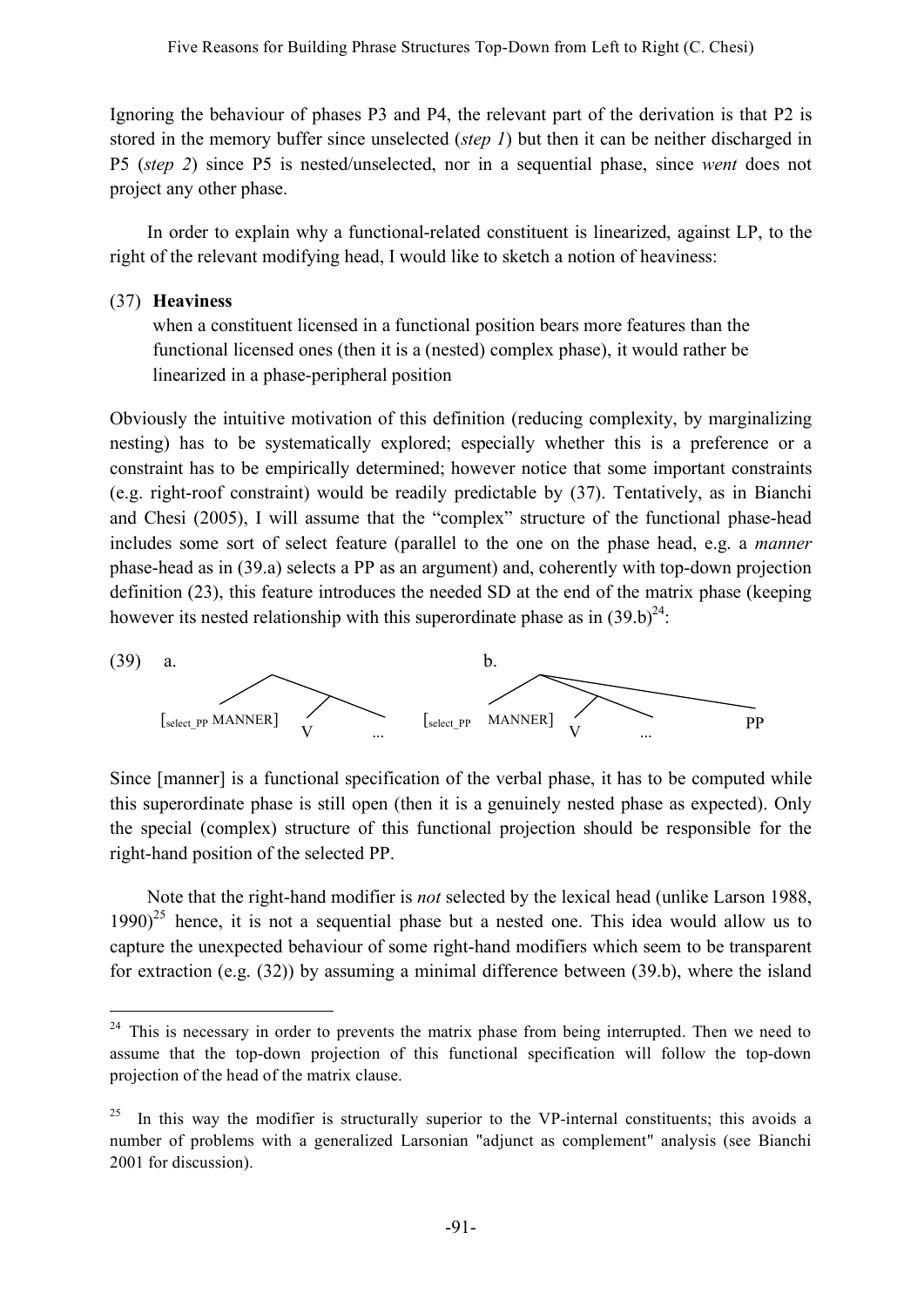PP is "selected" by the functional specification, and (39.c), where the PP is a sequential phase because the select feature is specified on the verbal head:<sup>26</sup>

(39) c. MANNER  $[-PP V]$  PP

In the end we need to account for cross-linguistic variation (33): an interesting unconventional solution is suggested by Choi & Yoon, 2006 (as mentioned in section 3.2) and it challenges directly the head directionality parameter. This proposal can be simply stated as follows: while in English predicates selects their argument (a *P(redicate)-centered* language), in Japanese arguments selects their predicates (*A(rgument)-centered* language). The idea of inverse selection adopted is very powerful and potentially very restrictive and I do not have enough space here to explore many potential implications. Let me simply notice that to accommodate this parameterization within our model we simply need to allow nominal phases, by means of their case-marking, to project intersectively their top-down requirements: that is, a nominative and an accusative nominal phase would conspire so as to project a relevant verbal phase (or better, the minimal set of verbal shells constituting a sequential-selected verbal phase). In this sense, case-marked nominals are not nested phases then can be landing site for unselected phases. On the other hand adjuncts do not select any verbal phase, but simply license a functional specification of a verbal-phase (in accordance with LP, they lay on the left of the verbal-head). Then we expect adjuncts but not casemarked arguments to behave like nested phases, or if you prefer, strong islands.

#### **6. Argument 4: Growing Complexity in Nested Phases**

Before exploring another advantage of thinking to strong islands in terms of nested phases from a top-down, left-to-right derivational perspective, it is worth pointing out that the distinction nested/selected phase is interesting also from a computational point of view. Phases are introduced in the linguistic theory to reduce complexity (Chomsky 2001). More precisely, chunking the derivation by phases reduces the space of most problems by reducing the number of states to be explored. This can be shown if we take a simple combinatorial problem such as lexical ambiguity: there are lexical items, in any natural language, which are ambiguous among various syntactic classes (e.g. "run" can be both a verb and a noun); assume we need to process *n* ambiguous items, all of them ambiguous among a certain number  $c$  of categories. A brute force algorithm would evaluate  $c<sup>n</sup>$  possibilities. Now assume

<sup>&</sup>lt;sup>26</sup> The idea that a selectional specification for a manner PP can be associated directly to a lexical head is made plausible by the existence of "selected adjuncts" (cf. Rizzi 1990): e.g., a verb like *behave* requires a manner specification; a verb like *weight* requires a measure specification of a certain kind; a verb like *be born* requires a locative or temporal specification, etc.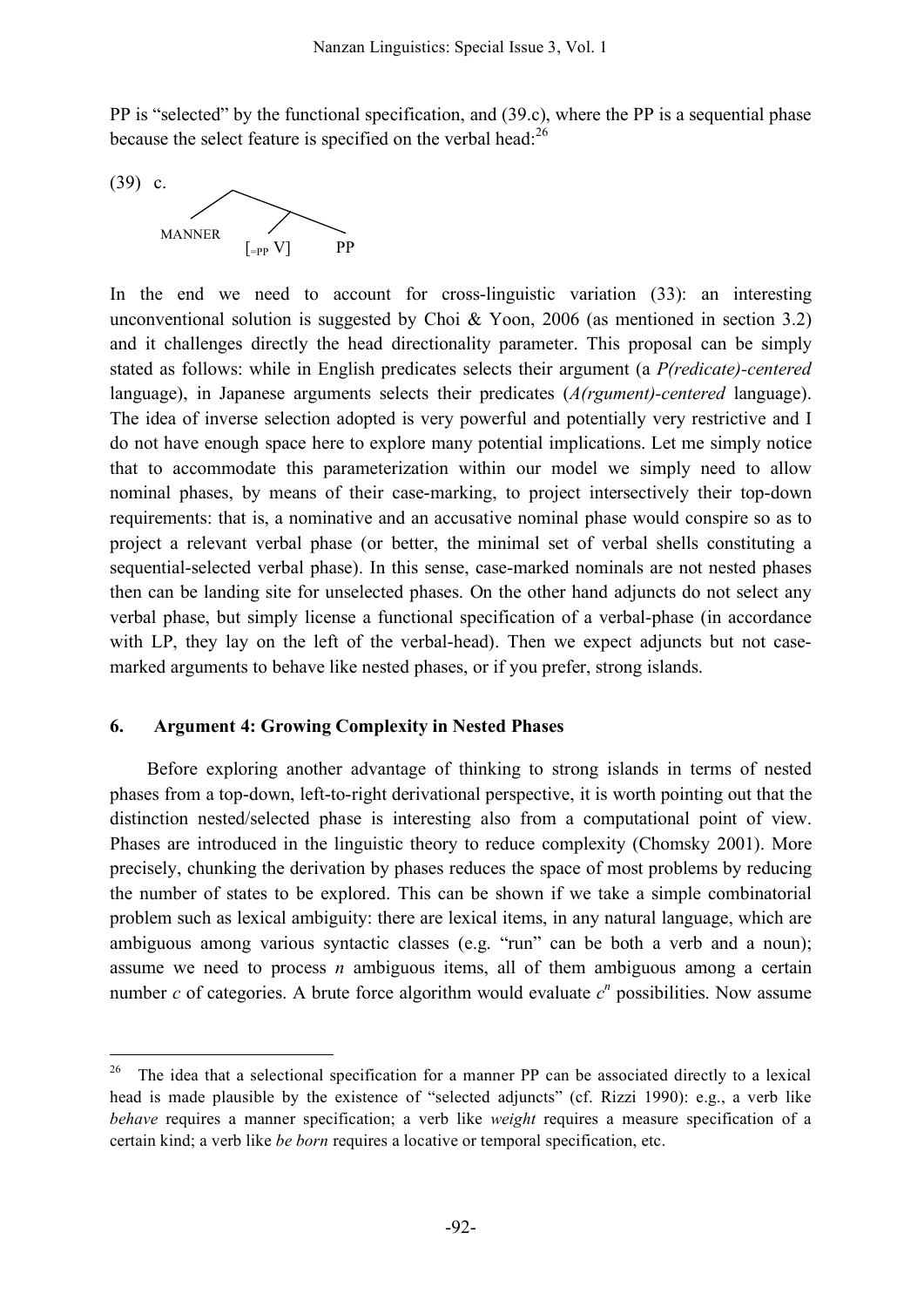that phases are the natural domain within which ambiguities resolution takes place<sup>27</sup>; if we would have 8 elements distributed in 2 phases (4 per phase), to be disambiguated among 3 target categories, using or not using phases make a big difference as shown in the following table (162 possibilities, using phases, versus 6561 possibilities without phases):

| (38) |                                                          | without using phases | using phases                                    |
|------|----------------------------------------------------------|----------------------|-------------------------------------------------|
|      | space of the problem                                     | $c^n$                | $c^{n}$ $\frac{ph1}{2} + c^{n}$ $\frac{ph2}{2}$ |
|      | e.g. 8 ambiguous elements,<br>two phases (4 elements per | $3^8$                | $3^4 + 3^4$ (=81 + 81)                          |
|      | phase), 3 categories                                     |                      |                                                 |
|      | number of possibilities to                               |                      |                                                 |
|      | be explore to disambiguate                               | 6561                 | 162                                             |
|      | the example sentence                                     |                      |                                                 |

The same is true if we consider the ambiguity generated by movement: minimally speaking any movement operation introduces at least an extra immediate dominance relation (i.e. "C < A" in the example below):



Combinatorially speaking, exploring which dominance relations have to be associated to a given set of precedence relations has, at least, the complexity order of  $O(2^{n-1})$ , where *n* is the length of the totally ordered sequence (namely the number of words in the processed sentence): this is because among *n* items we should define *n*-*l* relations, at best (the minimum number of relations that would make a tree of *n* leafs, fully connected) and any of these relations could be ambiguous about the projecting head (e.g.  $A \triangle B$  or  $B \triangle A$ ). Complexity increases, if we consider simple movements (even without considering successive cyclic movements the complexity grows significantly): at worse any item could have been potentially moved from/to any lower (licensed/selected) position, the complexity order of the problem increases up to  $O(2^{(n^2-n)/2})$ : this is because, potentially, any element could establish a dominance relation with any other element that follows it: e.g. with 4 elements {A, B, C, D}

<sup>&</sup>lt;sup>27</sup> Given the definition of phase as extended projection, this is a reasonable assumption: functional elements (such as determiners or adverbials) often are unambiguous, then they can help disambiguating other elements within the same phase. However, even if the domain of disambiguation would turn out to be bigger (2-3 phases, for instance) the structure of the argument presented in this section would be still valid.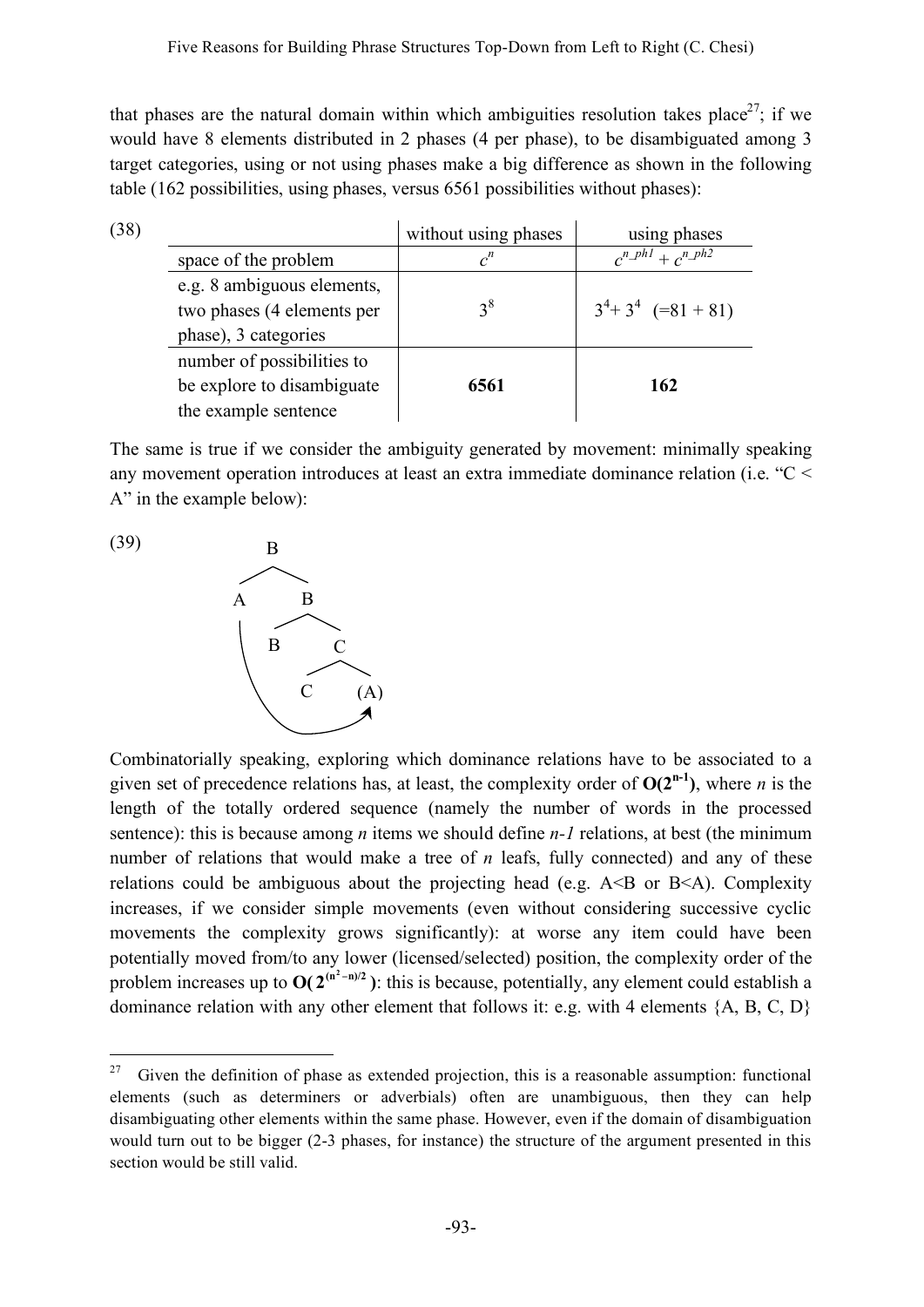we could have 6 possible dominance relations {A-B, A-C, A-D, B-C, B-D, C-D}; with 5 elements  $\{A, B, C, D, E\}$  we could have 10 possible dominance relations  $\{A-B, A-C, A-D,$ A-E, B-C, B-D, B-E, C-D, C-E, D-E} and so on. Then  $(((n-1)+1)*(n-1))/2$ . This is clearly not a satisfactory result, since the growing rate of any of these functions would make the problem quickly intractable.<sup>28</sup>

Interestingly enough, intractability can be tackled by adopting the phase idea. We have assumed, following the definition I gave in section 4.3, that movement is triggered by the presence of an element that is not (licensed/)selected; in this case, this element will be stored in "memory" up to the point where another element selects it. Following Chomsky (2001), let us assume that if movement happens, it has to happen within the phase: then given a limited context corresponding to the phase boundaries, either we find the selecting head within it, so we can connect the moved object to its base position (projecting a set of dominance relations, according to Phase Projection, (25), that minimally satisfy this selection necessity), or we do not find any selecting element, then the expectations to find a selecting head for the unselected moved element will be projected onto the lower (selected) phase $^{29}$ . And so on.

Properties of intermediate positions<sup>30</sup> strengthen the idea that traces on the *edge* of the phase serve as "memory refresh" (*phase balance*, Felser 2001), that is, the undischarged elements within the previous memory buffer are allowed to enter the "phase numeration" (then being part of the next selected phase) in order to make (certain kind of) Long Distance Dependencies possible. This mechanism produces a remarkable reduction of complexity: for any moved element, we would have only two possible "landing site" positions within a phase to be evaluated (one *left-edge* position, used as a memory refresh or one *selected* position) <sup>31</sup>. Then for any phase the number of dominance relations required would be, at worst,  $2^{2k}$  (in case anything would have been moved to the left periphery of the phase<sup>32</sup>). The complexity

<sup>&</sup>lt;sup>28</sup> We do not need to argue that complexity, in fact, is even worse than that since unpronounced elements can enter dominance relations (possibly without being linearized) and there is no way to determine how many empty elements could be present, in principle, in a sentence of length *n*.

<sup>&</sup>lt;sup>29</sup> Leaving an intermediate trace on the "left-periphery" of this lower phase, as discussed in section 4.3.

<sup>&</sup>lt;sup>30</sup> They are not *selected* positions; they are available for binding, reconstructions effects; they are not triggered by any apparent satisfaction of semantic requirements, they are in fact accounted for, in a bottom-to-top perspective, by purely formal features (cf. section 4).

 $31$  It has been often assumed that moved constituents stop by intermediate positions which are different from the "base position" and from the "edge" of each phase (see Sportiche 1988 for a discussion on floating quantifiers). Notice that despite the fact that in order to account for these positions we need to consider a weakening of some stronger assumptions about movement as expressed in 4.3, these considerations do not affect the argument in this section.

 $\bf{k}$  is the number of functional features, plus 1 lexical head, minus 1, since for linking *n* elements we would need *n-1* relations.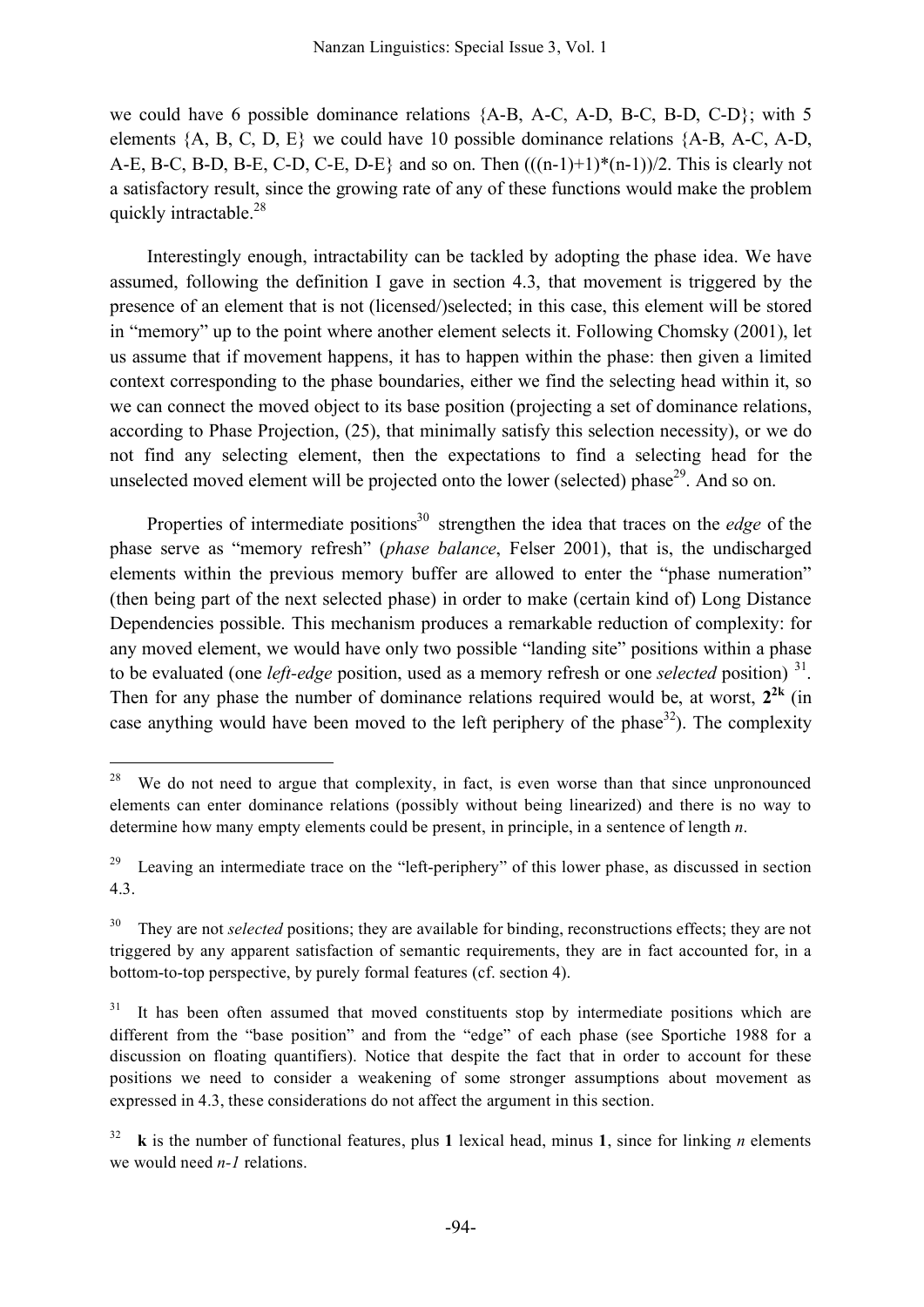order of the problem, considering any dominance as ambiguous, would be  $O(2^{2k})$ . Opening a phase before having closed the previous one, again, leads to a duplication of the number of possible dominance relations and so on as long as new phases are opened. The real order of the problem is then  $O(2^{p2k})$  with *p* representing the number of open phases at the same time. The relation between the length of the input (*n*) and this function is expressed in terms of phases, since any phase represents a chunk of this input; in particular, the number of lexical items in *n* would determine the number of phases (which could be *n*, at worst; *k* can be arbitrarily fixed).

|                                            | $N^{\circ}$ of relations to be evaluated |                    |
|--------------------------------------------|------------------------------------------|--------------------|
| <i>Functions:</i>                          | $n=6$                                    | $n=9$              |
|                                            | $(p=2, k=2)$                             | $(p=3, k=2)$       |
| Brute force<br>$2^{\frac{(n^2-n)}{2}}$     | $\approx 32K$                            | $~\approx~68.000M$ |
| <b>Nested Phases</b><br>$2^{p2k}$          | 256                                      | 4096               |
| <b>Selected Phases</b><br>$p \cdot 2^{2k}$ | 32                                       | 64                 |

Note that long distance dependencies within a phase would not produce any remarkable effect on the complexity of the problem, while discontinuous constituency relations among phases would increase the complexity of the problem in a linear way if any phase is closed before the next one starts (selected phases). On the other hand, there is an exponential increase of complexity any time we open a phase before having closed the previous one (nested phases). This expected increase of the complexity, related to the movement of elements across open phases could be linked, potentially, to the ban on memory discharge within strong islands (as shown in the previous section). Then "extraction from a strong island" or, from this perspective, movement within nested phases, could also receive a principled explanation in terms of economy conditions.

# **7. Argument 5: Parasitic Gaps**

The last piece of evidence supporting a top-down, from-left-to-right derivational view of the structures building operations comes from parasitic gaps constructions:

(40) a. \* [Which famous playwright]i did [close friends of *e*i] become famous?

b. ? [Which famous playwright]i did [close friends of *e*i] admire *e*<sup>i</sup> ?

- (41) a. \* Who did [my talking to *e*i] bother Hilary?
	- b. <sup> $\sqrt{1}$ </sup> Who did [my talking to  $e_i$ ] bother  $e_i$ ?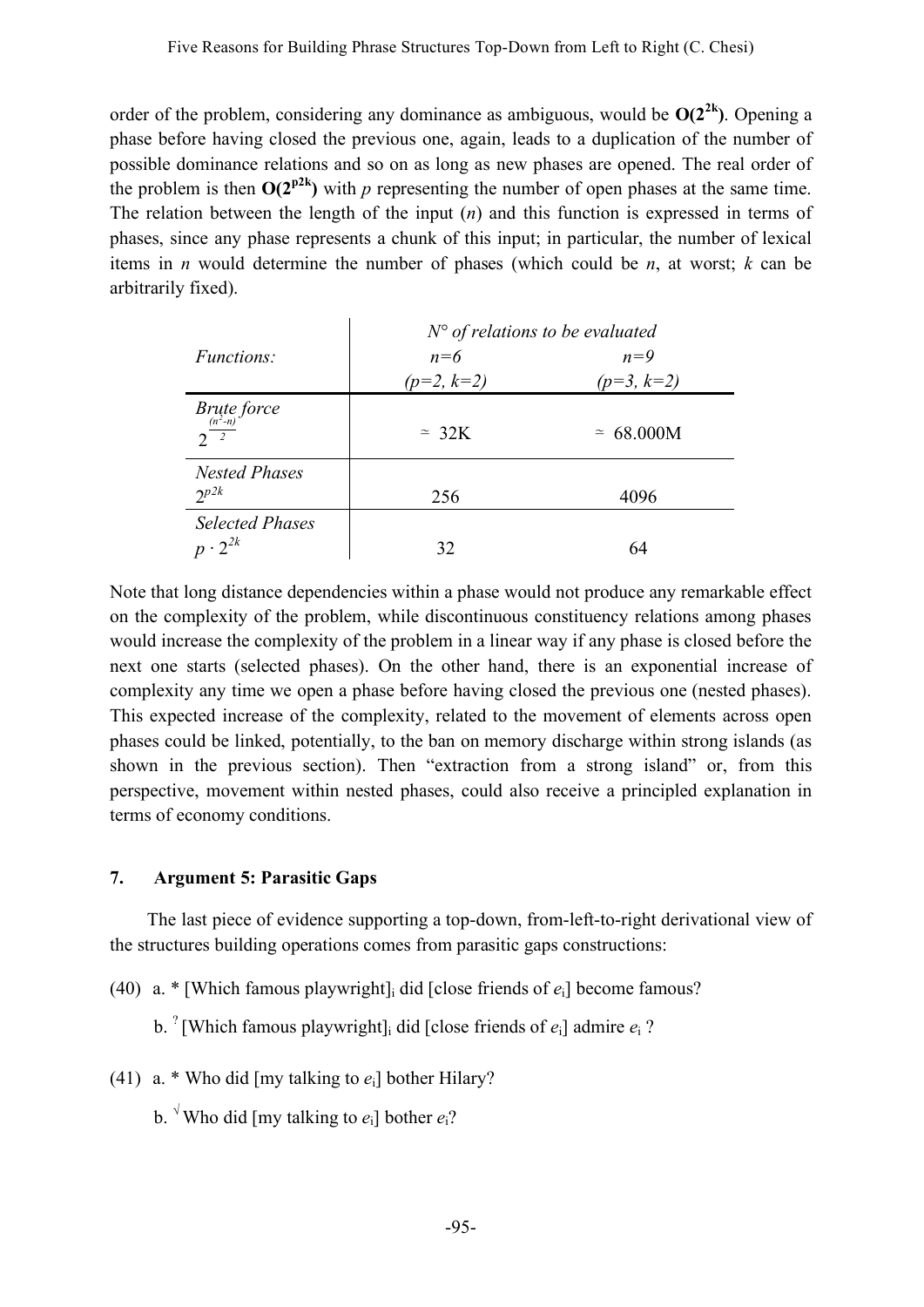- (42) a. \* Who<sub>i</sub> did you consider [friends of  $e_i$ ] angry at Sandy?
	- b.  $\sqrt{x}$  Who<sub>i</sub> did you consider friends of  $e_i$  angry at  $e_i$ ?

Violations of extraction from preverbal subject islands (40.a) gerundive subject islands (41.a), and small clause subject islands (42.a) can be rescued by a legitimate gap on a right branch (40.b), (41.b), and (42.b). This data shows that extraction from the left-branch subject is possible under certain configurations. Parallel examples come with adjuncts, as shown by the contrast below:

- $(43)$  a. <sup>22</sup>Those boring old reports, Kim went to lunch [without reading  $e_i$ ].
	- $\mathbf{b}$ . Those boring old reports, Kim filed  $e_i$  [without reading  $e_i$ ].

Interestingly enough, not all adjuncts behaves as islands as noticed in section 5 (following examples are from Pollard and Sag, 1994):

- (44) a. Who did you go to Girona [in order to meet *e*]?
	- b. This is the blanket that Rebecca refuses to sleep [without *e*].
	- c. How many of the book reports did the teacher smile [after reading *e*]?

Moreover, bleeding complex NP island constraint seems to be possible, but only when the complex NP is within the subject:

- (45) a. \*A person who [people  $\lceil_{CP}$  that talk to  $e_i$ ]] usually have money in mind
	- $b<sub>1</sub>$ <sup>2</sup>A person who [people  $\lceil_{CP}$  that talk to  $e_i$ ]] usually end up fascinated with  $e_i$
- (46) a.  $?$ <sup>\*</sup>[Which book]<sub>i</sub> did John meet [a child  $[$ c<sub>P</sub> who read  $e_i$ ]]
	- b. \* [Which book]<sub>i</sub> did John gave  $e_i$  [to a child  $\lceil c_p$  who read  $e_i \rceil$ ]]

# **7.1 Standard Solutions: Connectedness and Sideward Movement**

A representational solution for parasitic gaps constructions is due to Kayne (1983) and it is know as the *Connectedness Condition*. Roughly speaking, two nodes (e.g. the moved object and its trace) are connected when there is a continuous path between them formed by a set of nodes that respect a specific configuration. More precisely, this set of nodes forming the path is called a *g-projection*. The g-projection is defined recursively so as to be able to include canonically governed nodes upward in the tree as described in (47)-(48):

- (47) W and Z (Z a maximal projection, and W and Z immediately dominated by some Y) are in a *canonical government configuration* iff
	- a. V governs NP to its right in the grammar of the language and W precedes Z
	- b. V governs NP to its left in the grammar of the language and Z precedes W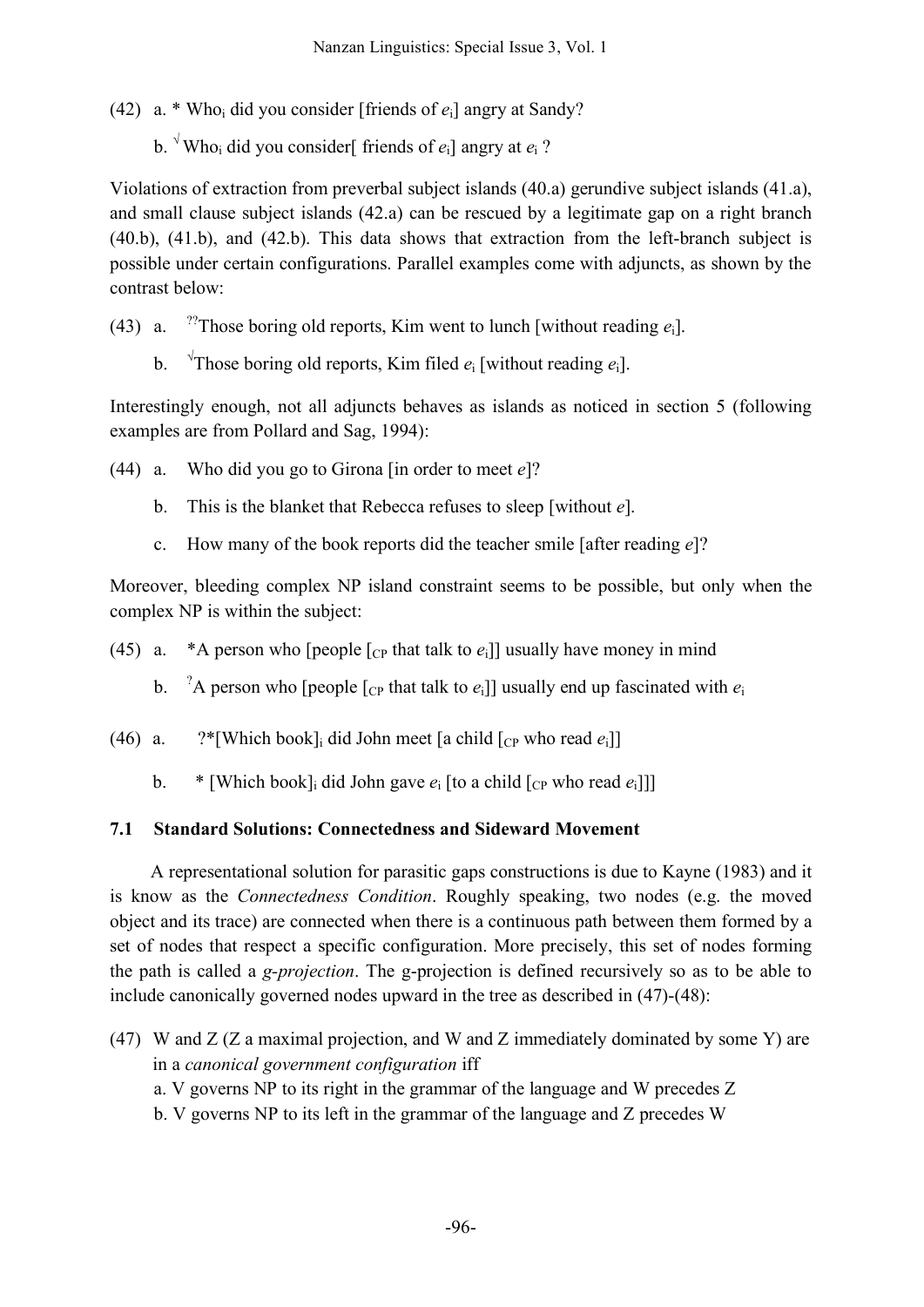Five Reasons for Building Phrase Structures Top-Down from Left to Right (C. Chesi)

(48) Y is a *g-projection* of X iff

i. Y is an ( X' ) projection of X or of a g-projection of X, or

ii. X is a structural governor and Y immediately dominates W and Z, where Z is a maximal projection of a g-projection of X, and W and Z are in a canonical government configuration



Then in a VO language like English, every right branch is in a canonical government configuration, by (48).

The *Connectedness Condition* (henceforth, CC) requires that the set of the g-projections of (the governor(s) of) the empty category(ies) bound by a given binder and the binder itself form a connected subtree:

- (49) The g-projection set  $G_\beta$  of a category  $\beta$  is defined as follows (where  $\gamma$  governs  $\beta$ ):
	- a.  $\forall \pi, \pi$  = a g-projection of  $\gamma \rightarrow \pi \in G_8$
	- b.  $\beta \in G_{\beta}$  and
	- b'. δ dominates β and δ does not dominate  $\gamma \to \delta \in G_{\beta}^{33}$
- (50) Connectedness Condition (CC)

Let  $\beta_1$  ...  $\beta_i$ ,  $\beta_{i+1}$  ...  $\beta_n$  be a maximal set of empty categories in a tree T such that  $\exists \alpha \forall j$ ,  $β_j$  is locally bound by α. Then  $\{α\}$  U (U<sub>I</sub>  $G_{βj}$ ) must constitute a subtree of T.

In case of a single gap, the CC requires that all the maximal projections in the path between the gap and its binder be on a right branch. Consider for instance the ungrammatical example in (1a): as the tree graph below makes clear, the g-projections of the gap stop at the level of the preverbal subject, which is a left branch and hence not in a canonical government configuration. Therefore, the g-projections cannot extend upward to reach the binder, and the CC is violated.<sup>34</sup>

 $33$  Clause b' takes care of government across a clausal boundary  $\delta$ .

As in Kayne (1983), the numerical indices are introduced for expository purposes to mark the gprojection paths of the empty categories, and have no theoretical significance.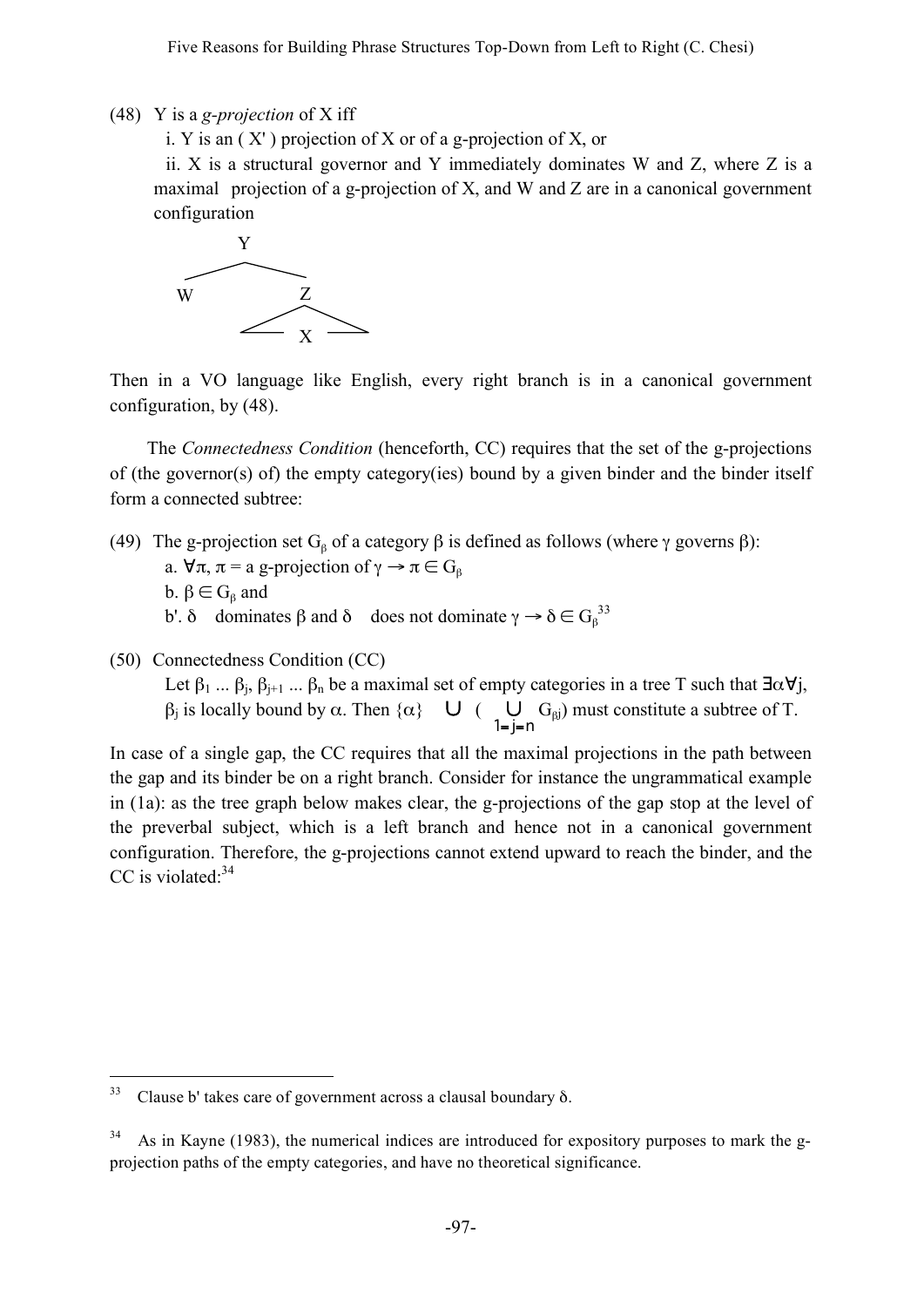

The rescuing effect in (40.b) is due to the fact that the g-projections of the lower gap in the object position extend upward and connect to the g-projections of the illegitimate gap within the subject, as shown in the tree below. As a result, the two g-projections sets form a connected subtree including the binder, and the CC is satisfied:



On the contrary, no rescuing effect arises if the legitimate gap is too high in the tree for its gprojection set to connect to that of the illegitimate gap, as in the following example: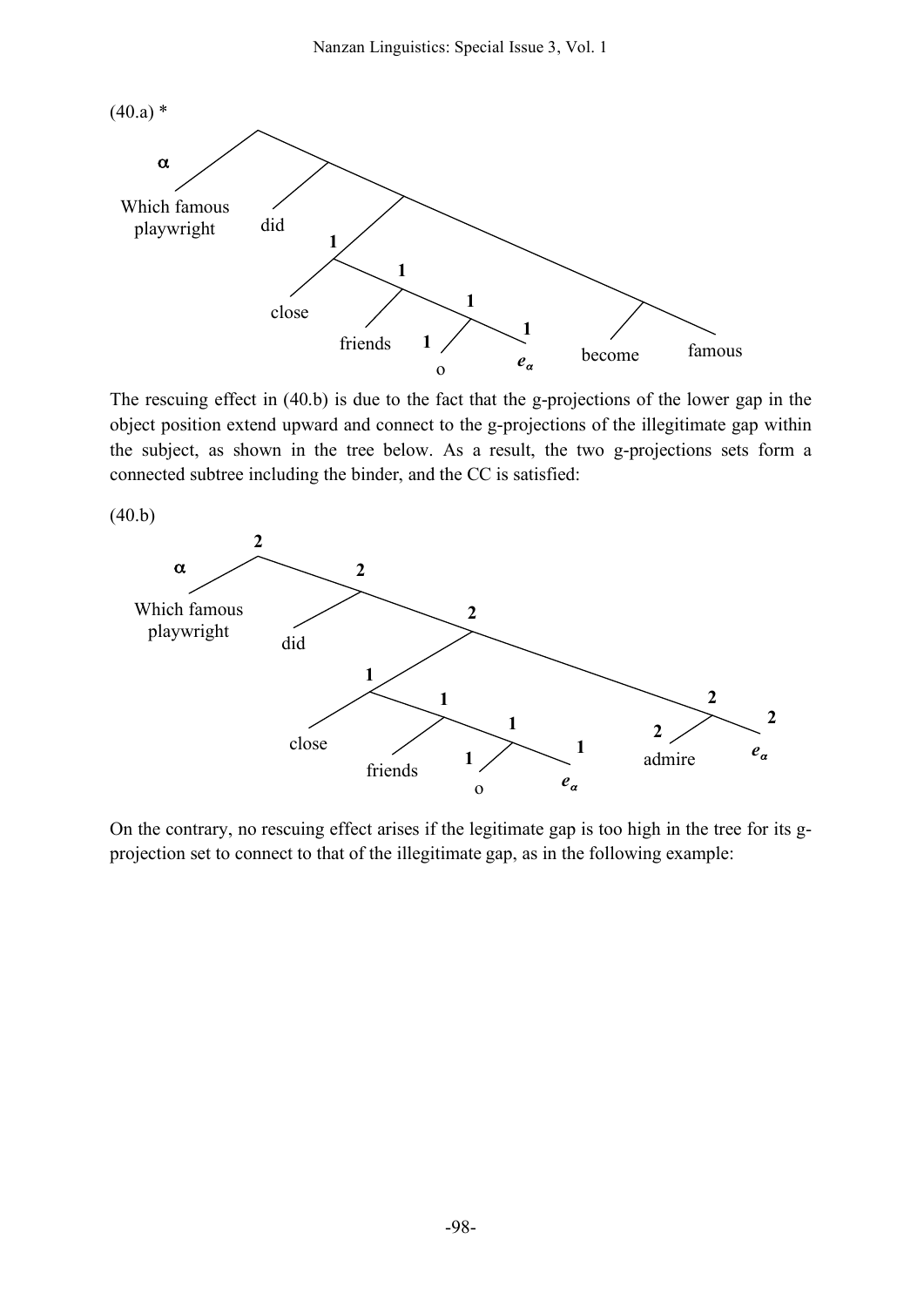

(51) \* a person who you admire *e* because [close friends of *e*] became famous

Nunes and Uriagereka (2000) recast the CC in derivational terms: following the argument briefly introduced in section 5.1 (Uriagereka, 1999), the subject/adjunct islandhood is described in terms of phase cyclicity with relative multiple spell-out plus the notion of *sideward movement*: this notion allows an element  $\alpha$ , within a certain derivational space, to be extracted and merged within the matrix derivational space under certain circumstances, namely when the (sub)numeration of the matrix phase would not be sufficient to satisfy all thematic requirements of the phase head. To recover from otherwise ungrammatical results, the peripheral *wh*-element/argument of the independent derivational workspace can be extracted and merged in the requested argumental position (sideward movement) then behave as a common *wh*-element newly introduced in the computation by external merge. This proposal is sufficient to subsume both subject-related and adjunct-related connectedness effects (40)-(43).

#### **7.2 Inadequacies: Complex NP-constraint**

Observe that there are at least two empirical problems with the standard CC: adjuncts (44) and Complex NP-islands selectivity (45), (46).

Since adjuncts are on a right branch, they should be properly governed by the definition in (48); this should give rise to CC but in fact this is not the case since sentence in (43.a), reported here, is ungrammatical unless an extra gap is inserted in the matrix clause (43.b):

 $(43)$  a. <sup>22</sup>Those boring old reports, Kim went to lunch [without reading  $e_i$ ].

b.  $\sqrt{\ }$  Those boring old reports, Kim filed  $e_i$  [without reading  $e_i$ ].

Longobardi (1985) proposes a modification of the notion of g-projection in order to block it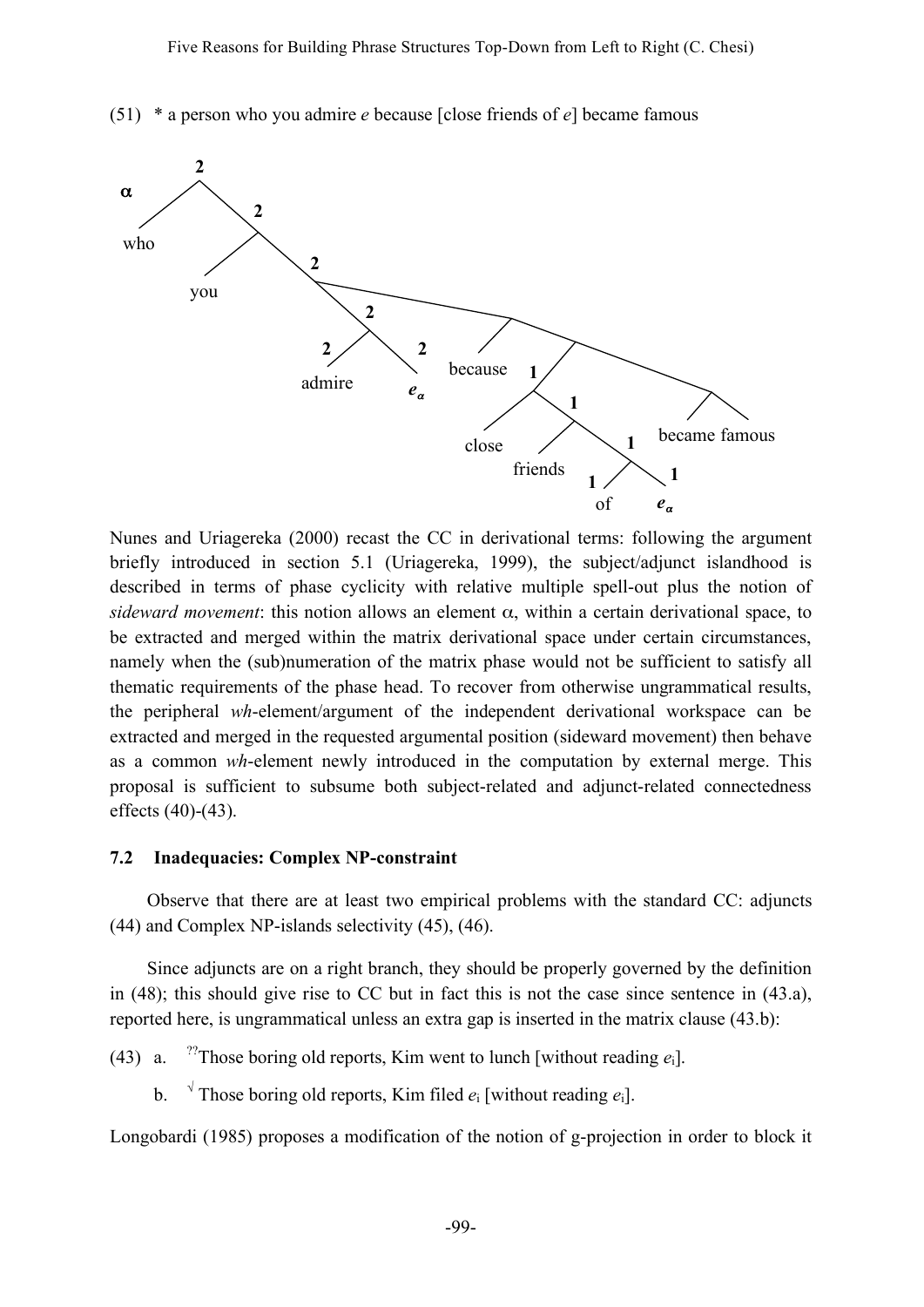when it "starts" from a right-hand modifier. The minimal change he needs to introduce is that maximal g-projection be properly governed (where properly governed means to be an argument or a predicate of the governing category). In this sense adjuncts are not properly governed and they block g-projection and CC. Then, in order to explain why certain adjuncts are more transparent to extraction than other, we need to incorporate a more subtle proper government condition sensitive to the event-predicated semantic structure on the line of Borgonovo, Neeleman (2000) and Truswell (2006).

On the other hand, the mysterious behaviour of complex NP islands depending on their position does not follow either from Kayne's / Longobardi's revisited CC or from Nunes and Uriagereka's theory of multiple spell-out plus sideward movement: both theories have to implement ad hoc solutions for this problem.

# **7.3 A possible Solution: Only Selected Phases are Recursive Branches**

The theory of island-hood sketched in 5.3 is sufficient to subsume the CC if we add an extra possibility to our memory buffer devices:

# (52) **Parasitic use of the content of the memory buffer**

a nested phase can use elements in the memory buffer of the superordinate phases but only parasitically, that is, without the removing the used elements from the originating memory buffer.

This does not violate any phase-condition in (25) and allows us to capture every relevant example in a natural way (dotted lines mark parasitic use of the content of the memory buffer):

(40.a)



(40.b)

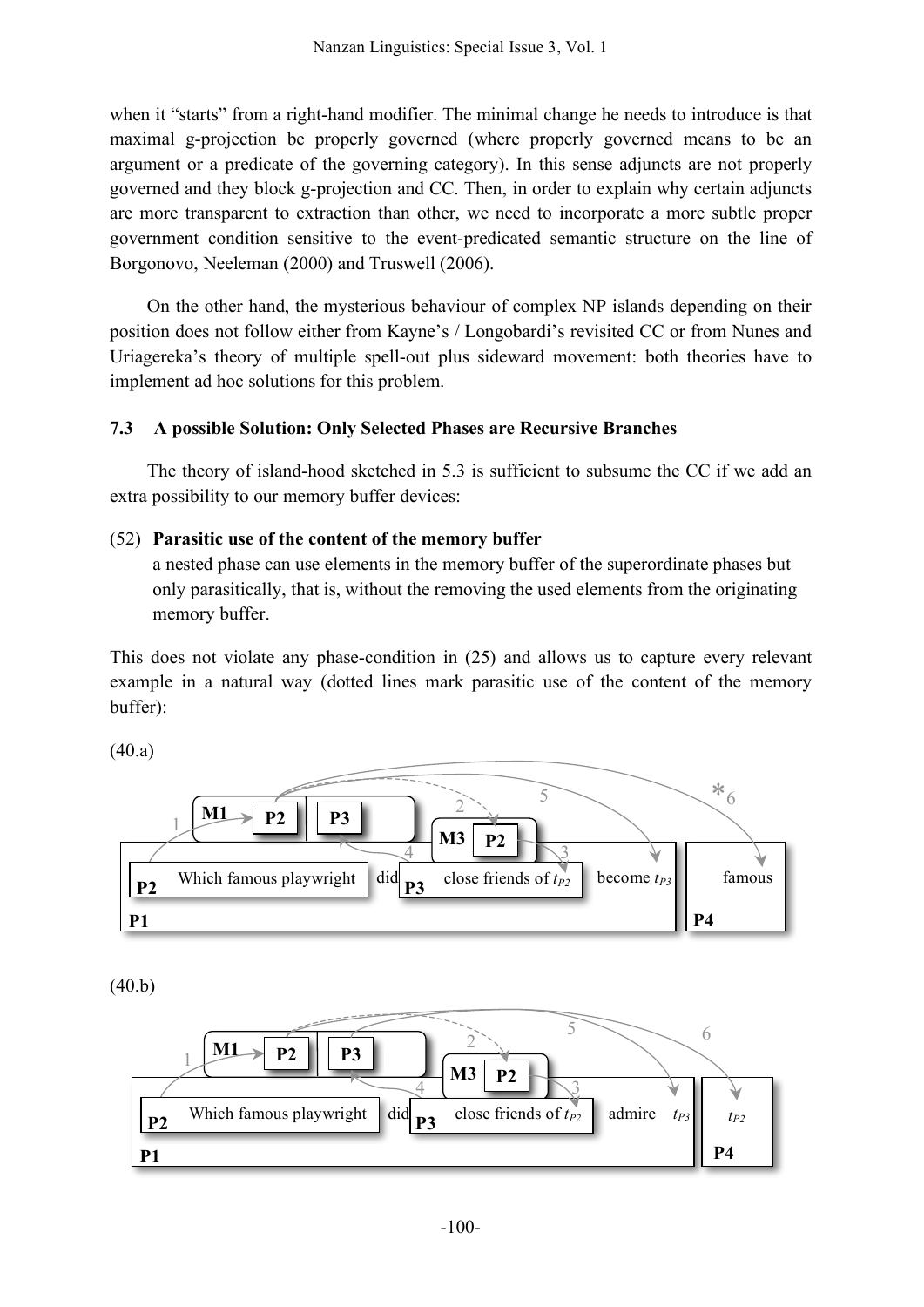The top-down derivation predicts that (40.a) is ungrammatical not because P2 cannot be interpreted within P3, but because it could be discharged only within a phase which is selected by P1 which in fact is not there. <sup>35</sup> On the other hand, in (40.b) the verb *admire* projects the required phase and the memory buffer (M1) can be discharged, complying with the Success Condition at the end of the derivation. As for adjuncts the relevant derivation, is reported below (cfr. with (36)):

(43.b)



In the end, the ambiguous status of the complex NP constraint is easily accounted for: **(matrix)**

(45.b)



In (46.b) (but not in (45.a)) the memory buffer of the relevant phase (M4 for (46.b) Vs. M5 for  $(45.a)$ ) is empty then no element can satisfy the thematic requirement expressed in P5.<sup>36</sup> ic requiremer **ri**

<sup>&</sup>lt;sup>35</sup> This solution is very similar to Nunes and Uriagereka's intuition which would predict (40.a) to be ungrammatical because of the absence of a selected position within the matrix phase which would have triggered sideward movement of the *wh*-element from the subject.

<sup>&</sup>lt;sup>36</sup> In this case, depending on the structure we would assume for double object constructions, we could predict the following sentence to be significatively better than (46.b): [Which book]<sub>i</sub> did John give [a child  $[CP$  who read  $e_i$ ]]]  $e_i$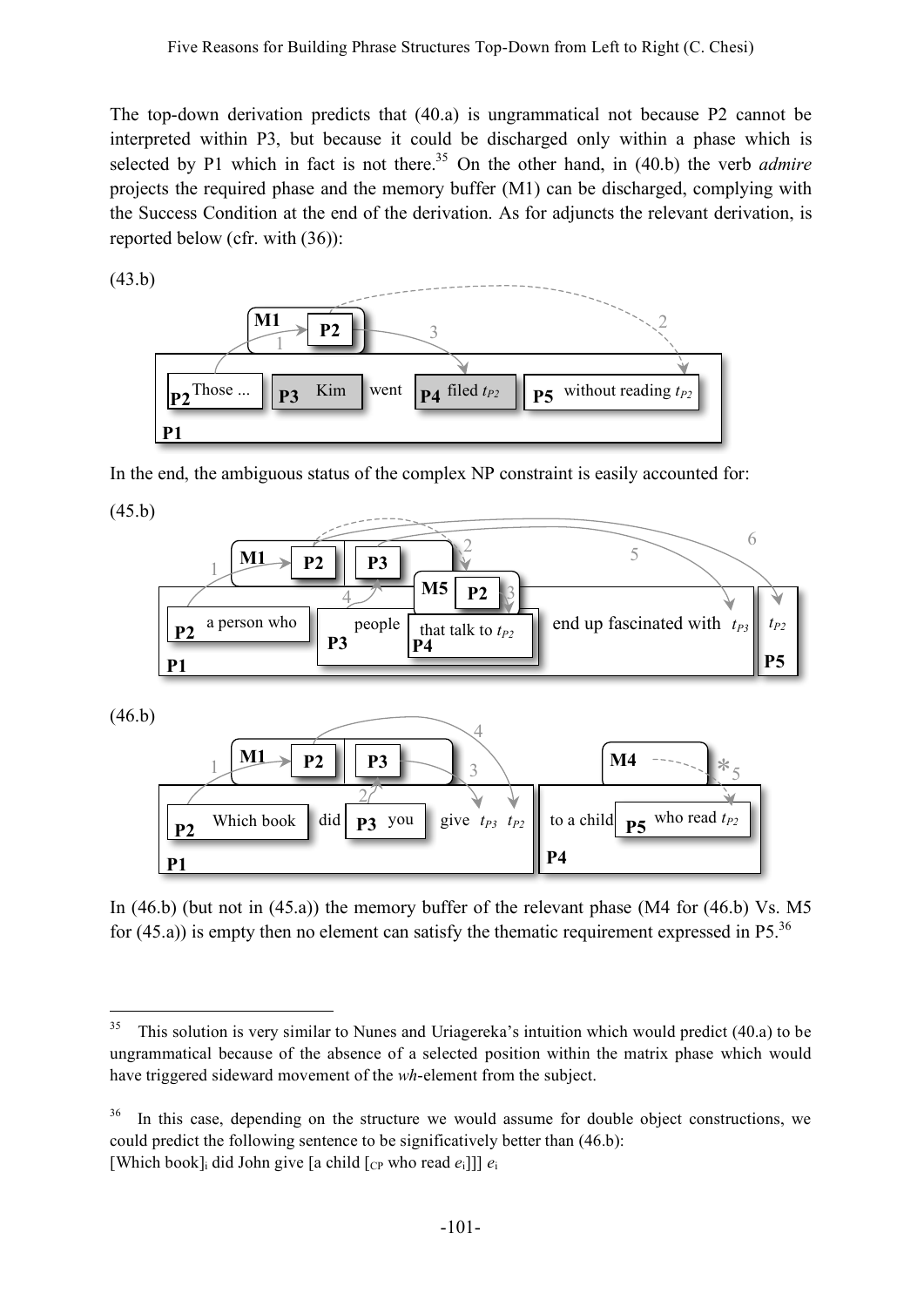# **8. Conclusion: An Overall Picture of the Proposed Grammar and Further Challenges**

In this paper I summarized a few arguments showing that a derivational grammar is superior in capturing many crucial phenomena if we consider a directionality shift with respect to the standard minimalist approach. Adopting a left-to-right, top-down formulation of the structure building operations we can capture in a relatively simple way:

- 1. asymmetric results of constituency-based tests within the same language and across languages;
- 2. successive cyclicity in A'-movement without unmotivated intermediate steps;
- 3. (strong) islands conditions including tricking border-line phenomena with eventpredicated arguments and with subject depending on verbal subcategorization ((di)transitives Vs. unaccusatives/passives); moreover we can explore productively some degree of cross-linguistic variation in terms of islandhood (Japanese objectsubject non asymmetric behaviour Vs. adjuncts islandhood);
- 4. a well behaved characterization of strong islands in terms of computational complexity
- 5. a reformulation of the connectedness conditions in derivational terms, accounting for complex NP-islandhood variability depending on the structural position of the complex NP.

In sum, to capture these results we need to re-orient the following structure building components:

- a. merge (Chomsky 1995) became **merge right** (Phillips 1996); it postulates a strict parallelism between linearization and right-branching structure: it predicts that every time an element is introduced in the computation (strictly from left-to-right) this element enters a constituency relation, potentially destroyed during the following derivation.
- b. **phases** are derivational spaces (in the sense of Uriagereka 1999) which have to be properly selected and which roughly correspond to extended projections originating from the phase-head (minimally, nouns and verbs). The structure of the functional projections within the phase (following cartographic inquiries) is cross-linguistically fixed; thematic requirements of the phase head project (top-down, on the right edge of the structure) hierarchically ordered ph(r)asal shells (much as in Larson 1988). Phases can appear both in a functional position (then they are licensed but not selected) and in thematic, post-head, position. In the first case we consider these phases as *nested*; in the second case the phases are *selected*. Nesting and selection, a crucial distinction in order to account for movement-based dependencies, is regulated by the *Linearization Principle*, inspired by Kayne's LCA.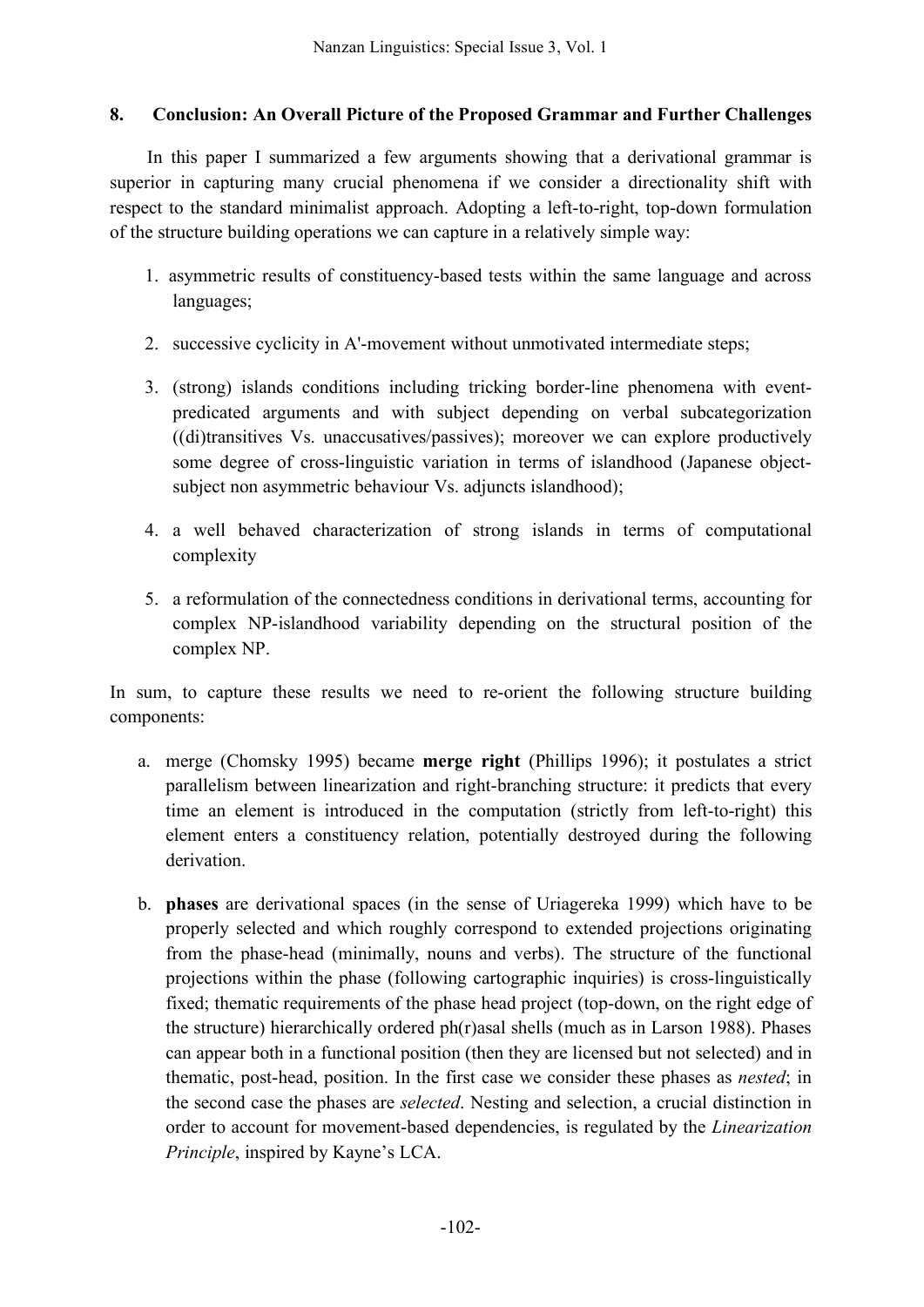c. **movement** became a long-distance memory-buffered left-to-right dependency seeking for selected/licensed positions according to Linearization Principle. Any unselected element/phase is moved into the memory buffer (a LIFO memory) of the relative phase and discharged in the first compatible selected position. Every phase has its own memory buffer; memory buffers must be empty at the end of any phase in order for the sentence to be grammatical (Success Condition). The content of the memory buffer, if any, can only be discharged onto the last phase selected by the current phase head.

It is fair to acknowledge that there are also important challenges yet to be tackle: first of all we need to explain how case-marked phases (e.g. "to whom" like elements) can be nested phases; it is a matter of fact that as soon as we introduce in the numeration a case-marked element, we should have already processed the relevant selecting head (potentially arbitrarily far in the structure). A possible discussion of this problem could start from the solution sketched above to account for the non-asymmetric behaviour of subjects and objects in Japanese in terms of islandhood: assume a "case-marked" elements simply is allowed to project a specific top-down projection, "to whom"-like elements simply project a relevant VP-shell that, unless satisfied by further elements processed in some phase-tailored (selected) derivational workings space, would lead to ungrammaticality.

Another challenge is to determine how the relevant C-command relations can be captured in top-down derivational terms, especially the binding conditions: LP and phasenesting could be sufficient to recast major empirical phenomena without making any reference to the (representational) notion of C-command. This seems to be possible along the lines of Schlenker (2005) and Bianchi (2007) (see also Shan and Barker 2006 for a left-toright approach to quantificational binding which dispenses with C-command).

Many of these problems, so far, seem to have at least a(n interesting) conceivable explanation in this radically different, though very restrictive, directionally non-standard minimalist approach.

### **References**

Barker, C. (2007) "Reconstruction as Delayed Evaluation." Ms., Los Angeles.

Belletti, A. (2004) *Structures and Beyond,* Oxford University Press.

- Bianchi, V. (2001) "Antisymmetry and the Leftness Condition: Leftness as Anti-c-command." *Studia Linguistica* 55**,** 1-38.
- Bianchi, V. (2007) "Non-redundancy and Backward Anaphora." XXX GLOW Colloquium**,** Tromso.
- Bianchi, V. and Chesi, C. (2005) "Phases, Strong Islands, and Computational Nesting." Ms., University of Siena [presented at GLOW 28, 2005, Geneva].
- Bianchi, V. and Chesi C. (2007) "Quantifier Raising in a Top-down Grammar." XVII Colloquium on Generative Grammar**,** Girona.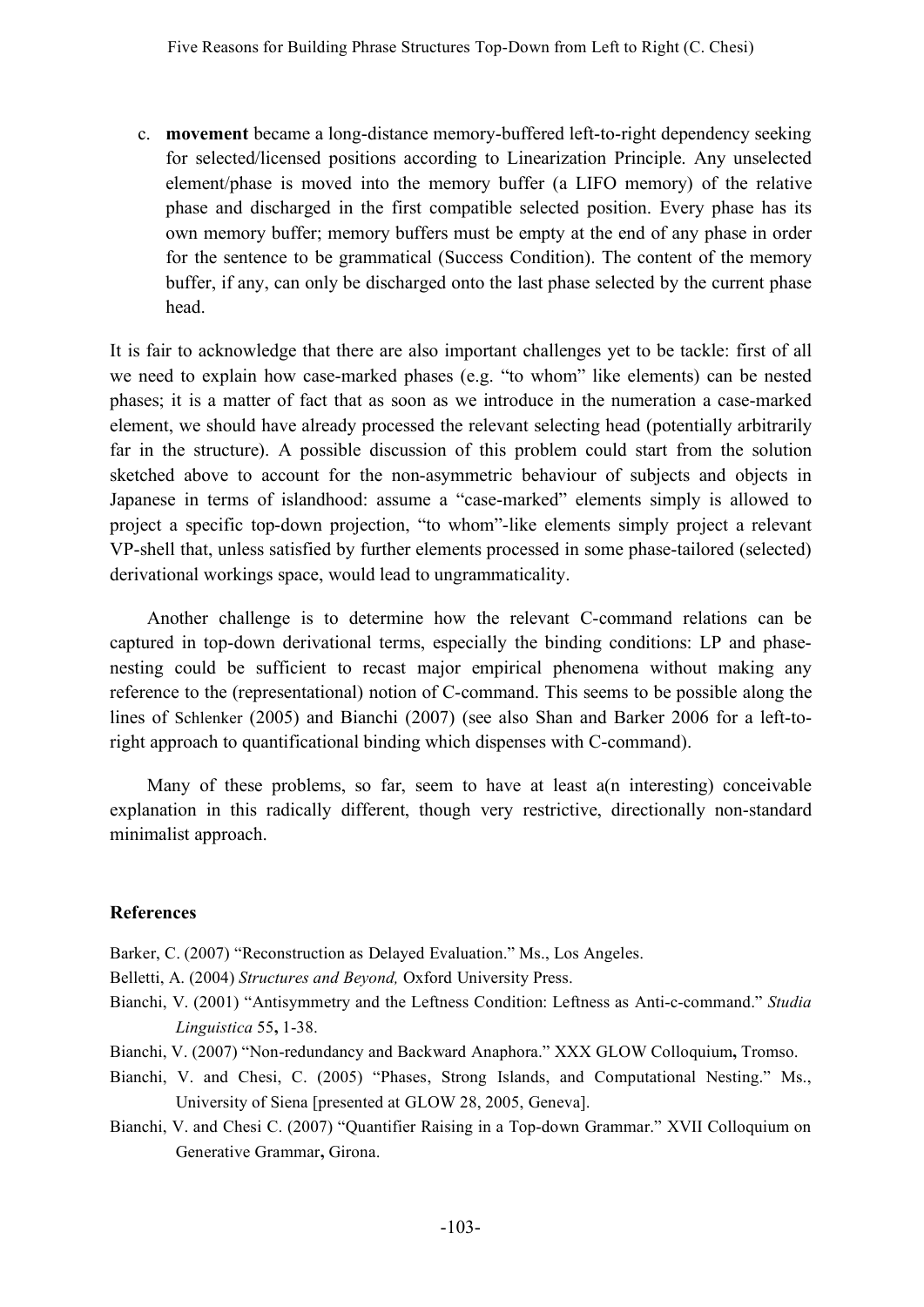- Borgonovo, C. and Neeleman, A. (2000) "Transparent Adjuncts." *The Canadian journal of linguistics* 45**,** 199-224.
- Cann, R., Kempson, R. and Marten, L. (2005) *The Dynamics of Language: An Introduction,* Oxford: Elsevier.
- Chesi, C. (2004a) *Phases and Cartography in Linguistic Computation: toward a Cognitively Motivated Computational Model of Linguistic Competence*, unpublished Ph.D. thesis, University of Siena.
- Chesi, C. (2004b) "Phases and Complexity in Phrase Structure Building." *The 15th Meeting of Computational Linguistics in the Netherlands***,** 59-75.
- Choi, Y., and Yoon, J. (2006) "Argument Cluster Coordination and Constituency Test (Non)- Conflicts." NELS 37**,** University of Illinois at Urbana-Champaign.
- Chomsky, N. (1965) *Aspects of the Theory of Syntax*, Cambridge, MA: MIT Press.
- Chomsky, N. (1986) *Knowledge of Language: Its Nature, Origin, and Use*, Praeger.
- Chomsky, N. (1995) *The Minimalist Program*, Cambridge, MA: MIT Press.
- Chomsky, N. (2000) "Minimalist Inquiries: The Framework." In Martin, R., Michaels, D. and Uriagereka, J., eds., *Step by Step: Essays on Minimalist Syntax in Honor of Howard Lasnik*, Cambridge, MA: MIT Press, 89-155.
- Chomsky, N. (2005a) "Three Factors in Language Design." *Linguistic Inquiry* 36**,** 1-22.
- Chomsky, N. (2005b) "On Phases." Ms., MIT.
- Cinque, G. (1990) *Types of A-dependencies,* Cambridge, MA: MIT Press.
- Cinque, G. (2002) *The Cartography of Syntactic Structures. Vol. 1, Functional Structure in DP and IP,* Oxford University Press.
- Collins, C. (2001) "Eliminating Labels." *MIT Occasional Papers in Linguistics* 20**,** 1–25.
- Epstein, S., Groat, E. M., Kitahara, H., and Kawashima, R. (1998) *A Derivational Approach to Syntactic Relations,* Oxford University Press.
- Grimshaw, J. B. (1990) *Argument Structure*, Cambridge, MA: MIT Press.
- Grohmann, K. K. (2003) *Prolific Domains: On the Anti-Locality of Movement Dependencies*, John Benjamins Publishing Company.
- Hopcroft, J. E. and Ullman, J. D. (1990) *Introduction to Automata Theory, Languages, and Computation*, Boston, MA: Addison-Wesley Longman Publishing Co., Inc.
- Huang, C.-T. J. (1982) *Logical Relations in Chinese and the Theory of Grammar*, Ph.D. thesis, MIT.
- Kayne, R. S. (1983) *Connectedness and Binary Branching*, Foris.
- Koizumi, M. (2000) "String Vacuous Overt Verb Raising." *Journal of East Asian Linguistics* 9**,** 227- 285.
- Laenzlinger, C. (2005) "Some Notes on DP-internal movement," *GG@ G* 4**,** 227–260.
- Larson, R. (1988) "On the Double Object Construction in English." *Linguistic Inquiry* 19**,** 589–637.
- McCloskey, J. (2002) "Resumption, Successive Cyclicity, and the Locality of Operations." In Epstein, S. and Seely, D., eds, *Derivation and Explanation in the Minimalist Program***,** 184–226.
- Nunes, J. and Uriagereka, J. (2000) "Cyclicity and Extraction Domains." *Syntax* 3**,** 20-43.
- Ogawa, Y. (2001) *A Unified Theory of Verbal and Nominal Projections*, Oxford University Press.
- Phillips, C. (1996) *Order and Structure*, Ph.D. thesis, MIT.
- Phillips, C. (2003) "Linear Order and Constituency." *Linguistic Inquiry* 34**,** 37-90.